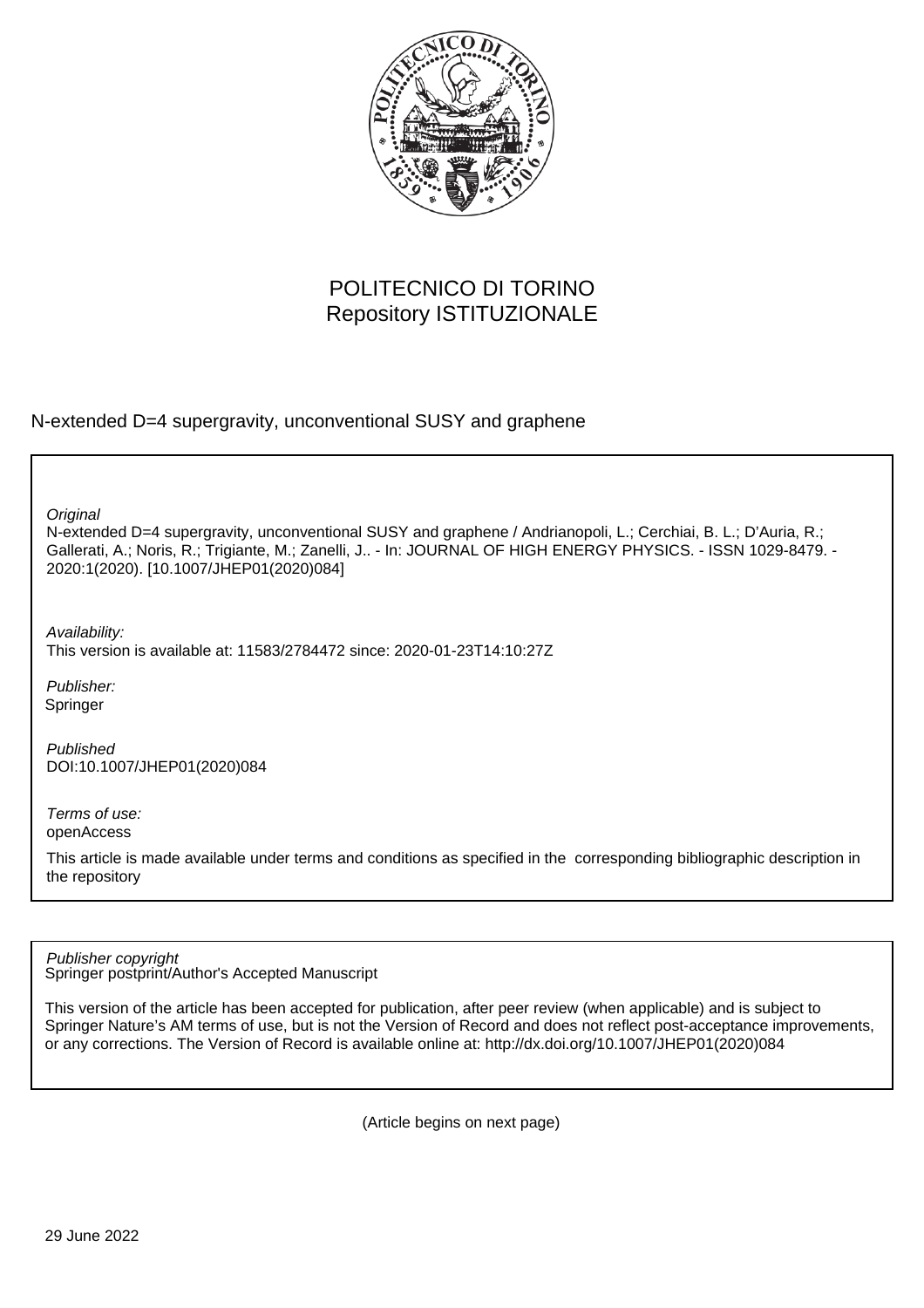PUBLISHED FOR SISSA BY 2 SPRINGER

Received: October 15, 2019 Revised: November 15, 2019 Accepted: November 24, 2019 Published: January 15, 2020

# $\mathcal{N}$ -extended D = 4 supergravity, unconventional SUSY and graphene

L. Andrianopoli,  $a,b,e$  B.L. Cerchiai,  $a,b,e$  R. D'Auria,  $a,e$  A. Gallerati,  $a,b$  R. Noris,  $a,b$ M. Trigiante $a,b,e$  and J. Zanelli $d$ 

<sup>a</sup>Politecnico di Torino, Dipartimento DISAT, Corso Duca degli Abruzzi 24, Torino 10129, Italy

 $e^{e}$ Arnold-Regge Center, via P. Giuria 1, Torino 10125, Italy

E-mail: [laura.andrianopoli@polito.it](mailto:laura.andrianopoli@polito.it), [bianca.cerchiai@polito.it](mailto:bianca.cerchiai@polito.it), [riccardo.dauria@polito.it](mailto:riccardo.dauria@polito.it), [antonio.gallerati@polito.it](mailto:antonio.gallerati@polito.it), [ruggero.noris@polito.it](mailto:ruggero.noris@polito.it), [mario.trigiante@polito.it](mailto:mario.trigiante@polito.it), [z@cecs.cl](mailto:z@cecs.cl)

ABSTRACT: We derive a  $2+1$  dimensional model with unconventional supersymmetry at the boundary of an  $AdS_4$  N-extended supergravity, generalizing previous results. The (unconventional) extended supersymmetry of the boundary model is instrumental in describing, within a top-down approach, the electronic properties of graphene-like 2D materials at the two Dirac points,  $\bf{K}$  and  $\bf{K}'$ . The two valleys correspond to the two independent sectors of the  $\text{OSp}(p|2) \times \text{OSp}(q|2)$  boundary model in the  $p = q$  case, which are related by a parity transformation. The Semenoff and Haldane-type masses entering the corresponding Dirac equations are identified with the torsion parameters of the substrate in the model.

Keywords: Chern-Simons Theories, Holography and condensed matter physics (AdS/ CMT), Supergravity Models

ArXiv ePrint: [1910.03508](https://arxiv.org/abs/1910.03508)



b Istituto Nazionale di Fisica Nucleare (INFN), Sezione di Torino, via Pietro Giuria 1, Torino 10125, Italy

<sup>c</sup>Museo Storico della Fisica e Centro Studi e Ricerche "Enrico Fermi", Piazza del Viminale 1, Roma 00184, Italy

 $d$  Centro de Estudios Científicos (CECs),

Av. Arturo Prat 514, Valdivia, Chile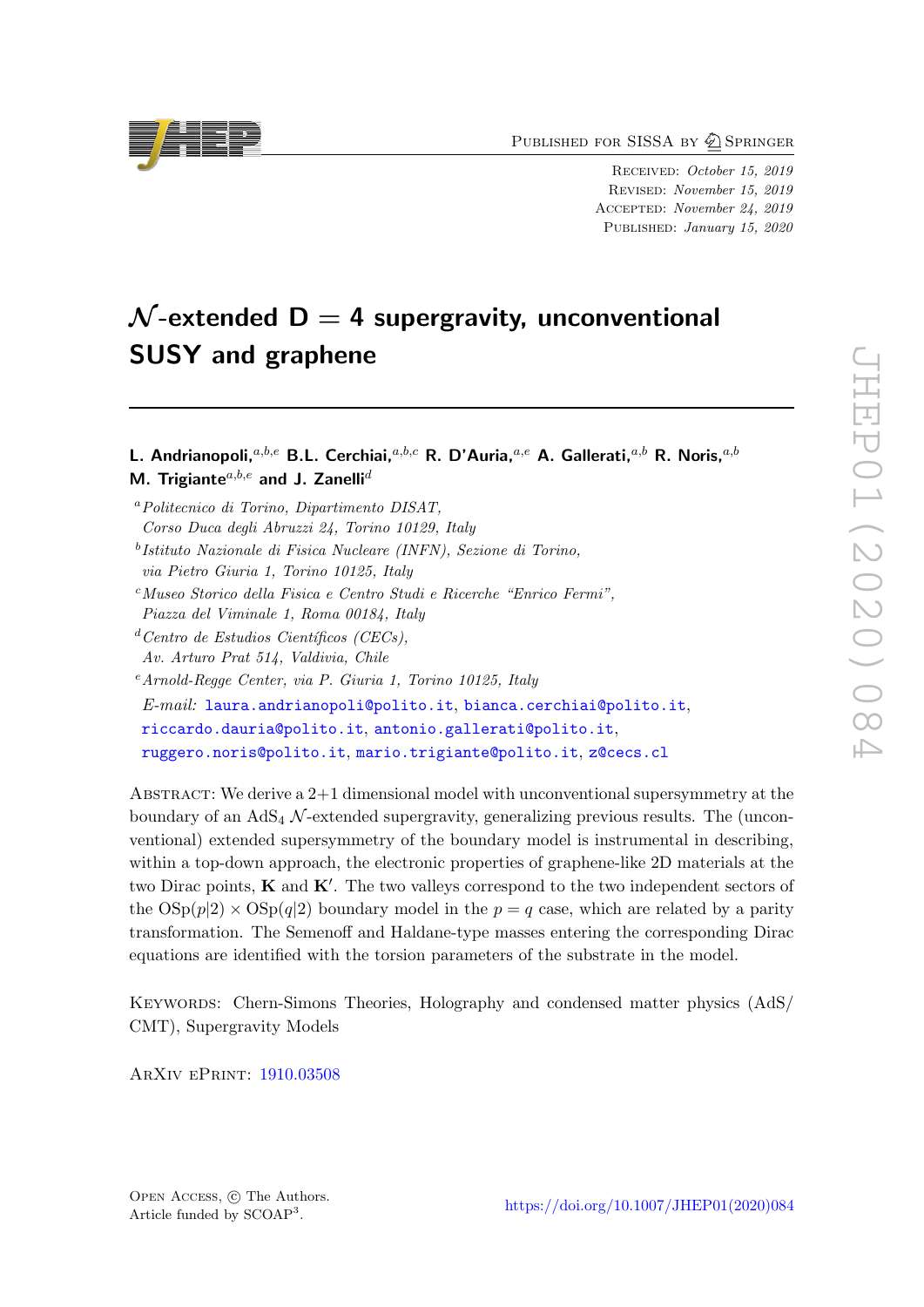# Contents

|          | 1 Introduction                                                       | $\mathbf{1}$            |
|----------|----------------------------------------------------------------------|-------------------------|
| $\bf{2}$ | Achúcarro-Townsend $D = 3$ theory from AdS <sub>4</sub> supergravity | $\overline{\mathbf{4}}$ |
|          | Boundary limit<br>2.1                                                | $\overline{5}$          |
|          | Reflection transformations and the symmetric case $p = q$<br>2.2     | 8                       |
|          | 3 Generalized AVZ model                                              | $\boldsymbol{9}$        |
|          | NYW scale invariance<br>3.1                                          | 9                       |
|          | Fixing the NYW scaling<br>$3.2\,$                                    | 12                      |
|          | 4 Interpretation in terms of graphene-like 2D materials              | 14                      |
|          | 4.1 The $p = q$ case and the <b>K</b> , <b>K'</b> Dirac points       | 16                      |
|          | Microscopic interpretation<br>4.1.1                                  | 18                      |
|          | 4.2 A different model for graphene                                   | 19                      |
|          | 5 Concluding remarks                                                 | 20                      |
|          | A $OSp(\mathcal{N} 4)$ algebra and conventions                       | 21                      |
|          | B Microscopic description for graphene-like systems                  | 23                      |
|          | <b>B.1</b> Massive deformations                                      | 23                      |
|          |                                                                      |                         |

# 1 Introduction

Chern-Simons theories including gravity and matter in three dimensions developed three decades ago by Achúcarro and Townsend  $[1]$ , have been shown to exhibit interesting features  $[2, 3]$ , particularly in connection with the holographic correspondence  $[4-6]$ . Our interest here focuses on the Achúcarro-Townsend  $(AT)$  theory, following the Ansatz proposed in [7, 8] (referred to as the AVZ model in the sequel). The AVZ model consists of a Chern-Simons system in  $2 + 1$  dimensions for the supergroup  $OSp(2|2)$ . It is an effective theory for a massive spin-1/2 fermion, generically defined on a curved geometry and minimally coupled to the background gravity and a  $U(1)$  gauge field. This system exhibits an unconventional form of supersymmetry based on a graded Lie algebra that extends the local invariance of the tangent of the spacetime manifold, with the addition of the internal gauge generators necessary to close the superalgebra. All the fields are contained in the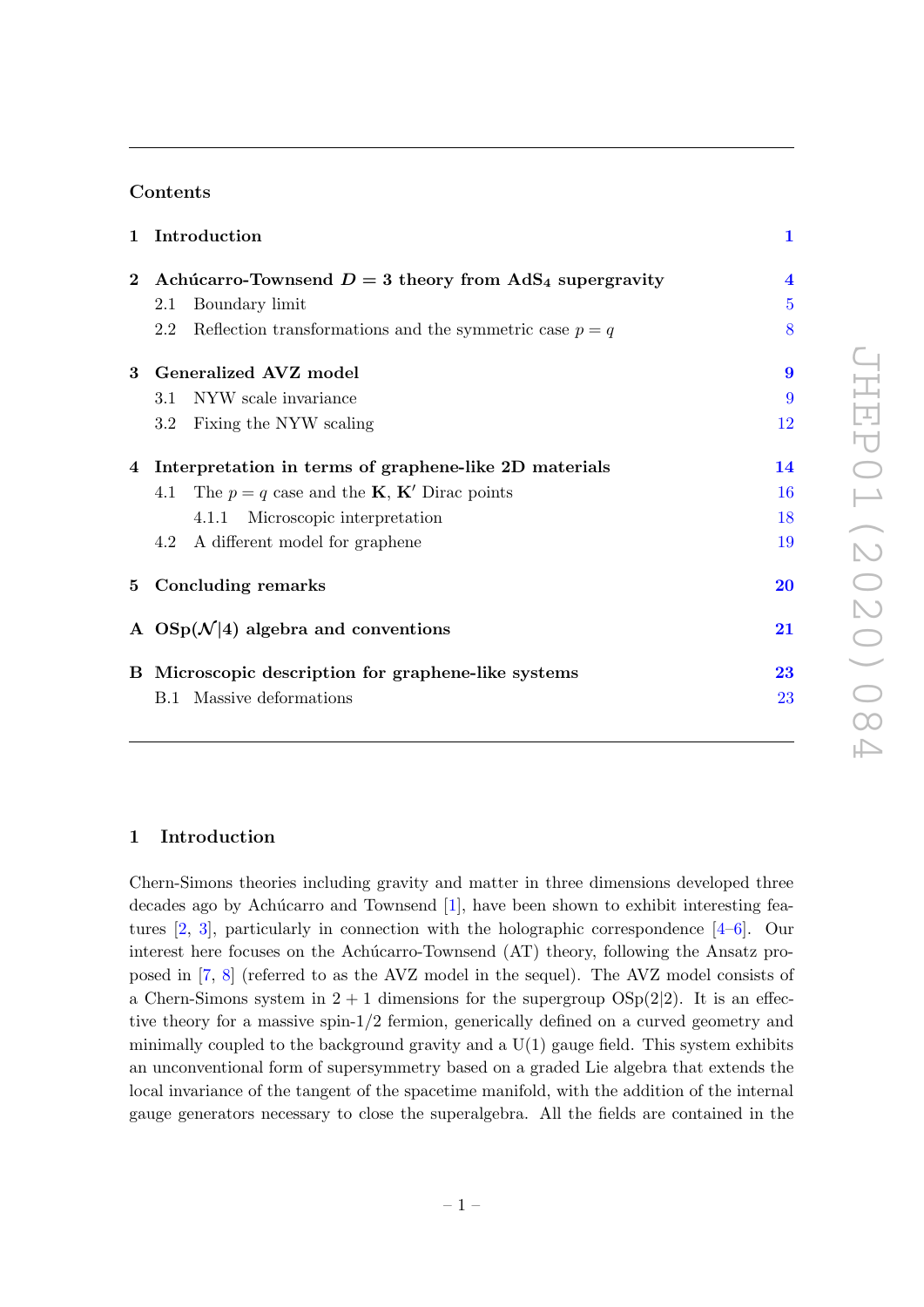gauge connection for the adjoint representation of the supergroup, namely<sup>1</sup>

$$
\mathbb{A} = \frac{1}{2} \omega^{ij} \mathbb{J}_{ij} + A \cdot \mathbb{T} + \overline{\psi}_A \mathbb{Q}^A + \overline{\mathbb{Q}}_A \psi^A + \dots, \qquad (1.1)
$$

where  $\omega^{ij}$ , A and  $\psi^A$  are one-forms, while J, T and Q are the generators of Lorentz, internal gauge and supersymmetry transformations, respectively. What makes this model unconventional is that it assumes a peculiar Ansatz for the fermionic gauge fields  $\psi^A_\mu$ , expressing them as composite fields of the vielbein  $e^i$  and spin-1/2 fields  $\chi_A$ ,

$$
\psi^A = i \gamma_i \, e^i \chi^A. \tag{1.2}
$$

In three dimensions, the simplest Lagrangian for the connection  $(1.1)$  is a Chern-Simons form and the resulting AVZ model is particularly suited for describing graphene near the Dirac points in a generic spatial lattice with nonvanishing curvature and torsion [9].

In  $3 + 1$  dimensions, on the other hand, the simplest action for a superconnection of the form (1.1) is a Yang-Mills theory for the smallest superalgebra that extends the AdS<sup>4</sup> symmetry and yields a spin-1/2 field minimally coupled to Einstein gravity and the Maxwell field [10]. This four-dimensional unconventional SUSY model was in turn shown to correspond to the boundary theory of a Chern-Simons theory for a super connection in five-dimensions [11].

In what follows, we consider a three dimensional model of unconventional supersymmetry at the boundary of an  $AdS_4$  supergravity vacuum, extending the analysis in [12], where it was shown that the three-dimensional AVZ model could be holographically realized as the boundary theory of an  $\mathcal{N} = 2$  four-dimensional supergravity of the AdS<sub>4</sub> spacetime. The model in  $[12]$  was constructed by embedding the  $OSp(2|2)$ -Chern-Simons theory of the AVZ model in an  $\mathcal{N} = 2$ ,  $D = 3$  AdS<sub>3</sub> supergravity described by an AT theory with gauge group  $OSp(2|2)_+ \times SO(1, 2)_-$ . This theory was in turn obtained as an effective model at the boundary of an AdS<sub>4</sub> space on which an  $\mathcal{N}=2$  supergravity is defined. This results from a suitable choice of boundary conditions for the four-dimensional fields. Imposing then the AVZ Ansatz  $(1.2)$  for the  $D = 3$  fermions identifies the resulting spin-1/2 fields  $\chi_A$  as the radial component of the four-dimensional gravitini whose mass is related to the  $AdS<sub>3</sub>$  radius. Applying the resulting model to the effective description of the electronic properties of graphene and other graphene-like  $2D$  materials<sup>2</sup> provides a top-down approach to the understanding of the origin of supersymmetric phenomenology of this physical system  $[13-15]$ . The quantum BRST formulation of the same  $D = 3$  model was discussed in [16].

The aim of the present paper is to generalize the construction of [12] to an  $\mathcal{N}$ -extended supergravity, with maximally supersymmetric AdS<sub>4</sub> vacuum related to an  $OSp(p|2)_+ \times$  $\text{OSp}(q|2)$ <sub>−</sub>,  $p + q = \mathcal{N}$ , Chern-Simons theory at the boundary.

<sup>&</sup>lt;sup>1</sup>Here we assume Q and  $\psi$  to have dimensions  $(\text{length})^{-\frac{1}{2}}$  and  $(\text{length})^{\frac{1}{2}}$ , respectively, as it is common in the supergravity literature. The one-form gauge fields  $A$  and  $\omega$  on the other hand, are assumed to be dimensionless.

<sup>2</sup>By graphene-like materials we mean two-dimensional materials featuring a honeycomb lattice and an emergent behaviour as Dirac fermions for the pseudo-particle wavefunction.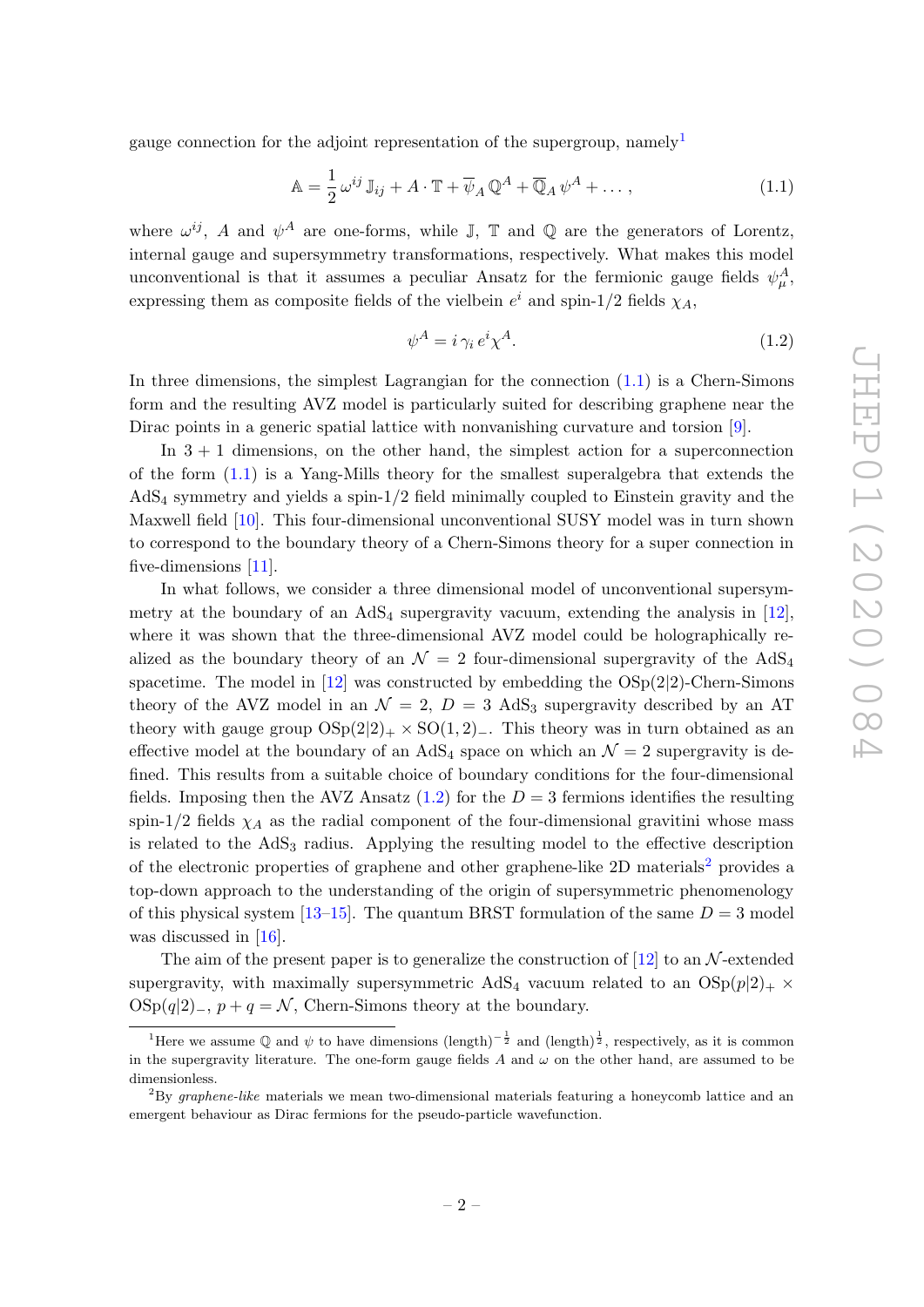It is achieved by generalizing the boundary conditions for the  $D = 4$  fields used in [12]. Applying the AVZ Ansatz for  $\psi_{A\mu}$   $(A = 1, ..., \mathcal{N})$  an effective model for the massive spin- $1/2$  fields  $\chi_A$  on a curved background in the presence of a larger amount of supersymmetry and a larger internal symmetry group  $SO(p) \times SO(q)$  is obtained. This allows to introduce extra internal degrees of freedom which can provide an application of the model to the description of graphene. The supersymmetry of the boundary model is defined by the partition  $(p, q)$  of N and depends on the signature of a real symmetric matrix  $\eta_{AB}$  entering the boundary conditions for the gravitini.

Besides discussing the relation to the four-dimensional supergravity, the effective theory for the  $\chi_A$  fields is explicitly constructed and its symmetries illustrated. The fermionic fields  $\chi_A$  naturally split into two sets,  $\chi_{a_1}$  and  $\chi_{a_2}$ , with  $a_1 = 1, \ldots, p$  and  $a_2 = 1, \ldots, q$ , which correspond to the representations  $\left(\frac{1}{2}\right)$  $(\bf{0}, \frac{1}{2}, 0)$  and  $(\bf{0}, \frac{1}{2})$  $\frac{1}{2}$  of the AdS<sub>3</sub> isometry group  $SL(2,\mathbb{R})_+ \times SL(2,\mathbb{R})_-.$  In the special case  $p = q$ , a manifest reflection symmetry emerges in the model, under which the fermions in the two sets are interchanged. In light of this we argue that, in this particular case, the Dirac fermions  $\chi_{a_1}, \chi_{a_2}$  may possibly describe the wave functions of the  $\pi$ -electrons in graphene-like systems at the two inequivalent Dirac points  $K, K'$ . Both fermions have masses which, as in the original AVZ model, depend on the torsion of the three-dimensional spacetime. We briefly elaborate on a microscopic (i.e. at scales comparable with the honeycomb lattice spacing) description of graphene-like materials which can account for the massive Dirac equations that we find at the two Dirac points.

We emphasize that our construction follows a top-down approach, in that the effective  $D = 3$  theory that we derive at the boundary of AdS<sub>4</sub> originates from a well defined supersymmetric effective supergravity in the bulk. Nevertheless it bears similarities with the  $D = 3$  models considered in [17], whose formulation also features an underlying  $AdS_3$ symmetry. We shall elaborate on this at the end of section 4.

The paper is organized as follows:

In section 2 we discuss the emergence of an  $N$ -extended Achúcarro-Twonsend model in  $D = 3$  at the boundary of an AdS<sub>4</sub> supergravity by choosing appropriate boundary conditions on the supergravity fields. We also discuss the effect of a reflection transformation on the boundary model, showing that in the  $p = q$  case it becomes a symmetry.

In section 3 we implement the AVZ Ansatz  $(1.2)$  in the N-extended AT theory of section 2 and discuss the properties of the resulting model and its symmetries in the presence of a general world-volume torsion. In particular, we write the Dirac equations for the spin-1/2 fields  $\chi_{\pm}$  in the two sectors acted on by each simple factor of the supergroup, and relate the corresponding masses to the torsion parameters.

In section 4 we apply our model as an effective long wave-length description of the electronic properties of graphene-like Dirac materials. We show that in the particular case  $p = q$  the spin-1/2 fields  $\chi_{\pm}$  can be consistently related to the electron wave-functions in two K and K' Dirac points. This allows us to identify the parity-even and odd components of the corresponding masses with Semenoff and Haldane-type mass contributions, respectively. These quantities, in light of the discussion in section 3, are then consistently expressed in terms of the torsion parameters of the model. In the last subsection we consider a different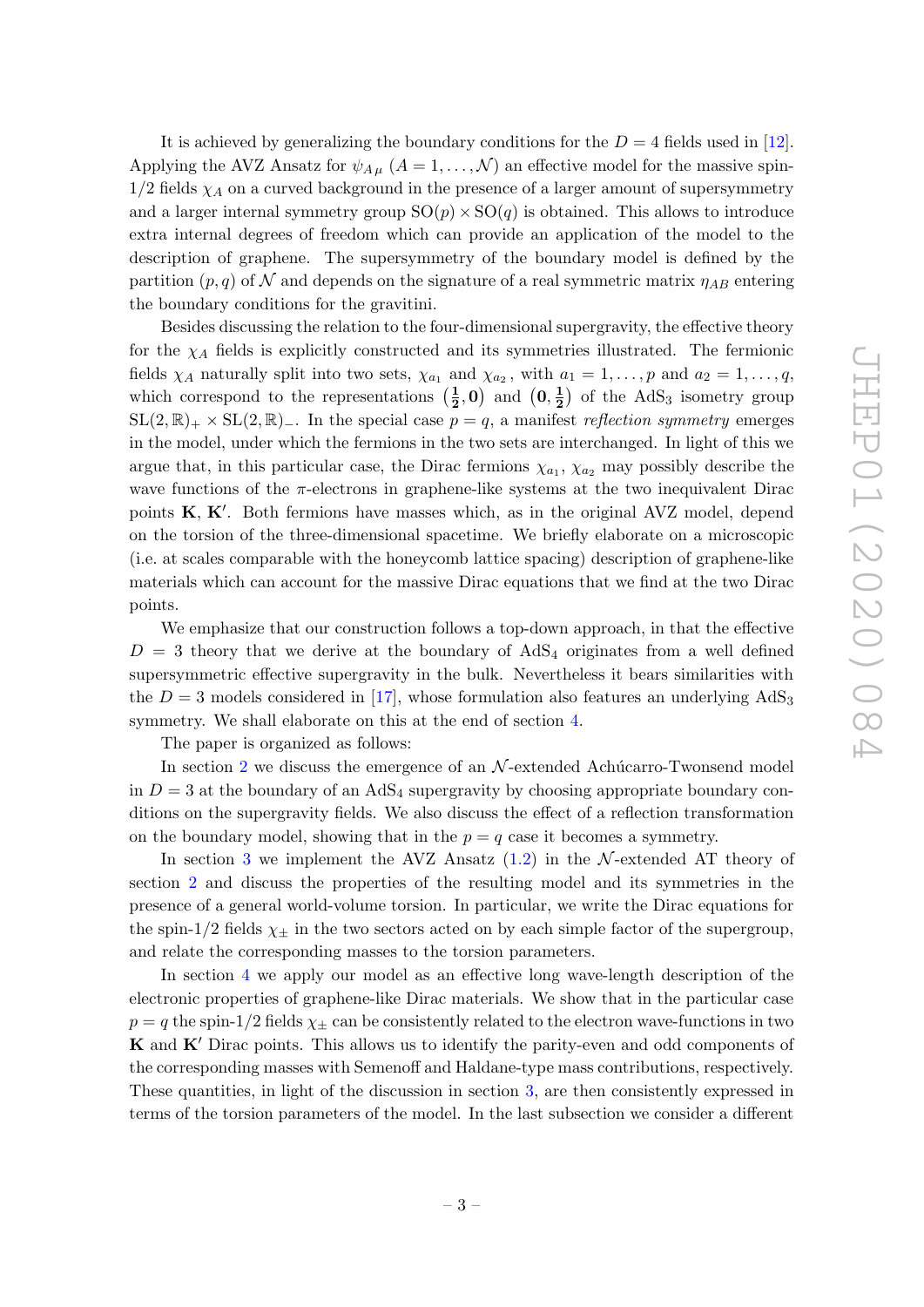model within our general construction, defined by  $p = 4$  and  $q = 0$ , which allows us to make contact with the analysis in [17].

We end with a general discussion of our results and possible generalizations thereof. The appendices contain our notations and conventions and a brief account of some facts about graphene-like systems which are relevant to our analysis.

# 2 Achúcarro-Townsend  $D = 3$  theory from AdS<sub>4</sub> supergravity

The starting point of our analysis is an  $AdS_4$  vacuum of an  $\mathcal{N}$ -extended pure supergravity theory preserving all  $\mathcal N$  supersymmetries. The vacuum symmetry is described by the supergroup  $OSp(\mathcal{N}|4)$  group.<sup>3</sup> We consider fluctuations on this background which exhibit the full vacuum symmetry at radial infinity. We require, in particular, all scalar and spin-1/2 fields at the conformal boundary to be frozen at their vacuum values, and that the remaining fields obey the  $\mathfrak{osp}(\mathcal{N}|4)$  Maurer-Cartan equations. This condition is satisfied, for instance, by the four dimensional vacuum configuration. We therefore do not consider here boundary terms depending on the scalar fields of the  $\mathcal{N}$ -extended AdS<sub>4</sub>-supergravity. For pure  $\mathcal{N} = 2$ , where scalar fields are not present, this choice of asymptotic symmetry is consistent with the analysis of [18], applied in [12].

The dual description of the  $\mathfrak{osp}(\mathcal{N}|4)$  algebra is given in terms of the connection

$$
\mathbb{A} = \theta^i \otimes E_i = \frac{1}{2} \omega^{\mathcal{AB}} L_{\mathcal{AB}} + \frac{1}{2} A^{CD} T_{CD} + \overline{\Psi}^A_{\alpha} Q^{\alpha}_A,\tag{2.1}
$$

where  $L_{AB}$  ( $A, B = 0, ..., 4$ ) and  $T_{AB}$  ( $A, B = 1, ..., \mathcal{N}$ ) are the SO(2,3) and SO( $\mathcal{N}$ ) generators respectively, whereas  $Q_A^{\alpha}$  ( $\alpha = 1, ..., 4$ ) are the Majorana supersymmetry generators (see appendix A). The structure of the algebra is encoded in the Maurer-Cartan equations  $dA + A\wedge A = 0$ , which can be conveniently written in a manifestly covariant form with respect to the  $D = 4$  Lorentz group  $SO(1,3)$  by splitting  $\mathcal{A} = (a,4)$ , with  $a = 0,1,2,3$ and defining  $L_{a4} := \ell P_a$ ,  $\omega^{a4} := \ell^{-1} V^a$ , where  $V^a$  is the four-dimensional vielbein:

$$
d\omega^{ab} + \omega^a{}_c \wedge \omega^{cb} - \ell^{-2}V^a \wedge V^b - \frac{1}{2\ell} \left( \overline{\Psi}^A \wedge \Gamma^{ab}\Psi_A \right) = 0,
$$
  

$$
dV^a + \omega^a{}_b \wedge V^b - \frac{i}{2} \left( \overline{\Psi}^A \wedge \Gamma^a\Psi_A \right) = 0,
$$
  

$$
dA^{CD} + A^C{}_B \wedge A^{BD} + \ell^{-1} \left( \overline{\Psi}^C \wedge \Psi^D \right) = 0,
$$
  

$$
d\Psi^A + \frac{1}{4} \omega^{ab} \wedge \Gamma_{ab}\Psi^A + \frac{i}{2\ell} V^a \wedge \Gamma_a\Psi^A + A^{AB} \wedge \Psi^B = 0.
$$
 (2.2)

As mentioned above, we shall restrict to  $D = 4$  asymptotically anti-de Sitter backgrounds in which the above algebra only holds at the UV boundary located at radial infinity.

To proceed, it is convenient to rewrite the Maurer-Cartan equations in a form which is covariant with respect to the Lorentz group at the spatial boundary,  $SO(1, 2)$ . This is

 $3$ We work with the "mostly minus" convention for the metric and refer to a parametrization of AdS<sub>4</sub> given by  $ds^2 = \frac{r^2}{l^2}$  $\frac{r^2}{\ell^2} ds_{(3)}^2 - \ell^2 \frac{dr^2}{r^2}$ , where  $ds_{(3)}^2$  is a locally AdS<sub>3</sub> metric of the conformal UV boundary at  $r \to \infty$ .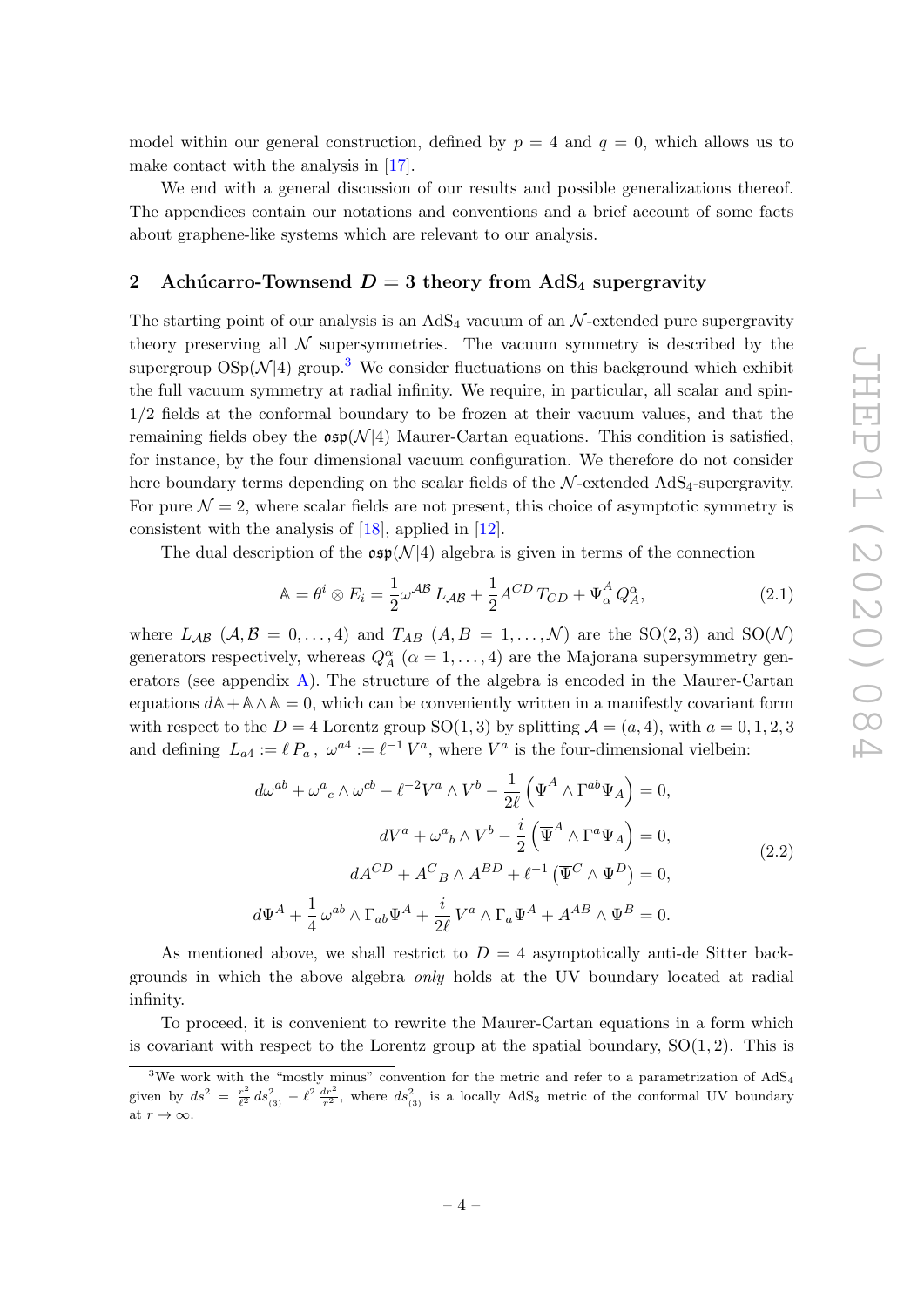achieved by further splitting the rigid index a into  $a = (i, 3)$ , where  $i = 0, 1, 2$  labels the boundary dreibein and  $a = 3$  labels the vierbein along the radial direction. This allows to decompose the AdS<sub>4</sub> superalgebra in terms of  $SO(1,1) \times SO(1,2) \subset SO(2,3)$  where  $L_{34}$  and  $L_{ij}$  are the SO(1,1) and SO(1,2) generators, respectively. We then write the asymptotic algebra in a way in which the  $SO(1,1)$ -grading of the fields is manifest. This is achieved by defining

$$
E_{\pm}^{i} := \pm \frac{1}{2} \left( V^{i} \mp \ell \omega^{3i} \right) , \qquad (2.3)
$$

$$
\omega^{i3} = \frac{1}{\ell} \left( E_+^i + E_-^i \right),\tag{2.4}
$$

$$
V^i = E^i_+ - E^i_-, \tag{2.5}
$$

and decomposing the gravitini in their chiral components with respect to the same  $SO(1, 1)$ , represented on the spinors by the matrix  $\Gamma^3$ ,

$$
\Psi^{A\alpha} = \Psi^A_+ + \Psi^A_- , \qquad \Gamma^3 \Psi^A_\pm = \pm i \Psi^A_\pm . \tag{2.6}
$$

With these definitions, the previously obtained asymptotic relations become<sup>4</sup>

$$
d\omega^{ij} + \omega^{i}{}_{k}\wedge\omega^{kj} + \frac{4}{\ell^{2}} E_{+}^{[i} \wedge E_{-}^{j]} - \frac{1}{\ell} \left( \overline{\Psi}_{+}^{A} \wedge \Gamma^{ij} \Psi_{A-} \right) \Big|_{\partial \mathcal{M}} = 0,
$$
  
\n
$$
dE_{\pm}^{i} + \omega^{i}{}_{j} \wedge E_{\pm}^{j} \mp \frac{1}{\ell} E_{\pm}^{i} \wedge V^{3} \mp \frac{i}{2} \left( \overline{\Psi}_{\pm}^{A} \wedge \Gamma^{i} \Psi_{A\pm} \right) \Big|_{\partial \mathcal{M}} = 0,
$$
  
\n
$$
dV^{3} - \frac{1}{\ell} (E_{+}^{i} + E_{-}^{i}) \wedge V_{i} + \overline{\Psi}_{-}^{A} \wedge \Psi_{A+} \Big|_{\partial \mathcal{M}} = 0,
$$
  
\n
$$
dA^{CD} + A^{C}{}_{M} \wedge A^{MD} + \frac{2}{\ell} \left( \overline{\Psi}_{+}^{[C} \wedge \Psi_{-}^{D]} \right) \Big|_{\partial \mathcal{M}} = 0,
$$
  
\n
$$
d\Psi_{\pm}^{M\beta} + \frac{1}{4} \omega^{ij} \wedge (\Gamma_{ij} \Psi_{\pm}^{M})^{\beta} \pm \frac{i}{\ell} E_{\pm}^{i} \wedge (\Gamma_{i} \Psi_{\mp}^{M})^{\beta} \pm \frac{1}{2\ell} V^{3} \wedge \Psi_{\pm}^{M\beta} + \delta^{M}{}_{[C} \delta_{D]B} A^{CD} \wedge \Psi_{\pm}^{B\beta} \Big|_{\partial \mathcal{M}} = 0.
$$
  
\n(2.7)

# 2.1 Boundary limit

We are now interested into the AdS<sub>4</sub> boundary, which is reached in the limit  $r \to \infty$ . In order to perform the limit, we define the vielbein at the boundary  $as^5$ 

$$
E_{+}^{i}(r,x) = \frac{1}{2} \left(\frac{r}{\ell}\right) E^{i}(x) + O\left(\frac{\ell^{2}}{r^{2}}\right), \qquad E_{-}^{i}(r,x) = -\frac{1}{2} \left(\frac{\ell}{r}\right) E^{i}(x) + O\left(\frac{\ell^{2}}{r^{2}}\right), \quad (2.8)
$$

<sup>4</sup>We use  $\overline{\Psi}_{\pm} \Gamma^{ij} \Psi_{\pm} = \overline{\Psi}_{\pm} \Gamma^3 \Psi_{\pm} = \overline{\Psi}_{\pm} \Psi_{\pm} = 0.$ 

<sup>&</sup>lt;sup>5</sup>Note the more symmetric choice of the numerical factors entering the boundary conditions in the "+" and "−" sectors with respect to [12]. This is achieved by a rescaling  $r \to r/2$ , which does not alter the asymptotic limit.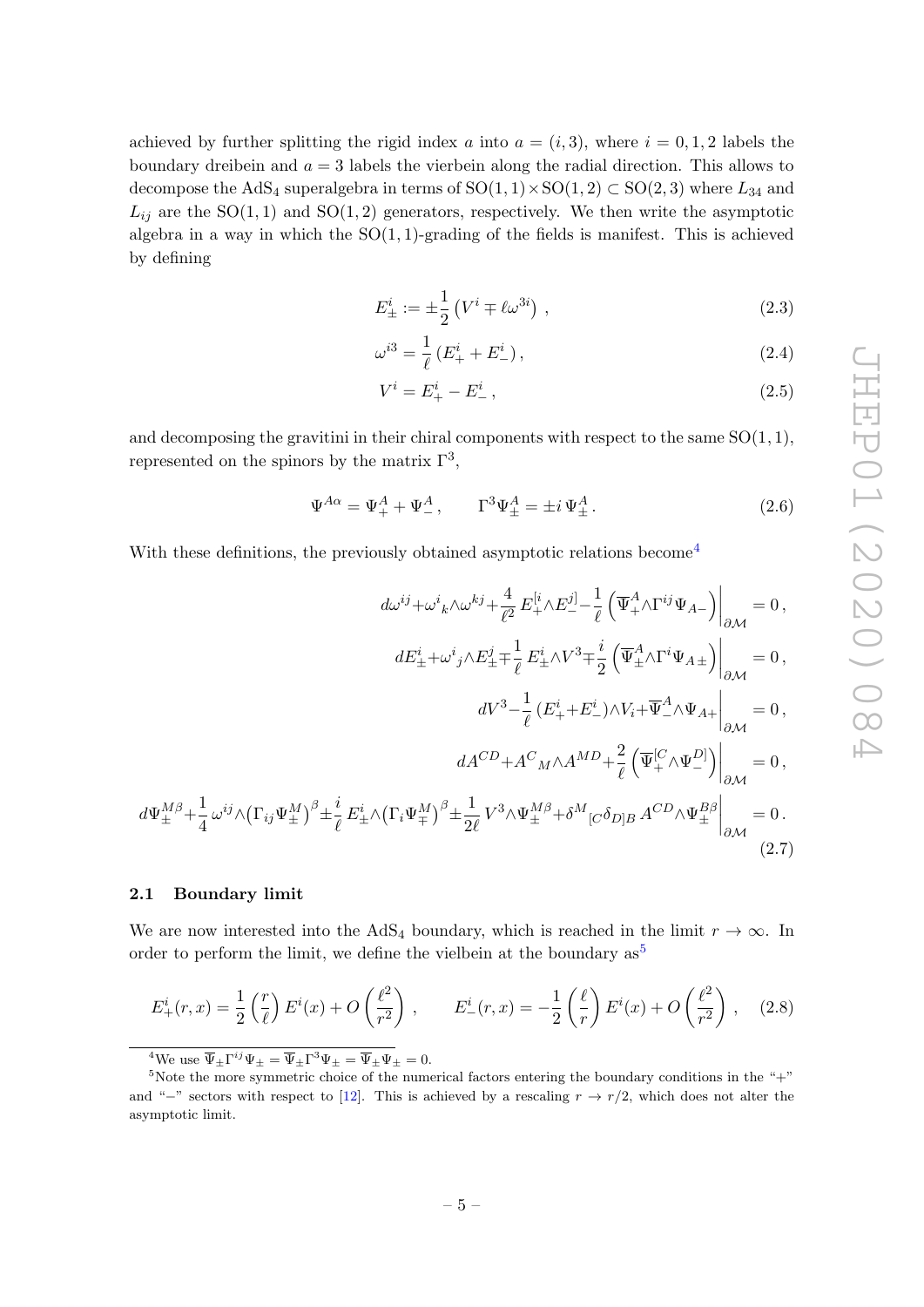where  $x = (x^{\mu}), \mu = 0, 1, 2$ , are the boundary coordinates. As for the spinors we require

$$
\Psi_{+\mu}^{A}(r,x) dx^{\mu} = \sqrt{\frac{r}{2\ell}} \begin{pmatrix} [c] \psi^{A}(x) \\ \mathbf{0} \end{pmatrix} + O\left(\frac{\ell}{r}\right), \tag{2.9}
$$

$$
\Psi_{-\mu}^{A}(r,x) dx^{\mu} = \sqrt{\frac{\ell}{2r}} \left( \rho_{A}^{[c]} \mathbf{0} \right) + O\left(\frac{\ell}{r}\right), \tag{2.10}
$$

where  $\eta_{AB}$  is a symmetric metric such that  $\eta_{AC} \eta_{CB} = \delta_{AB}$ .<sup>6</sup> As far as the spin and the gauge connection, we require

$$
\omega^{ij}(r,x) = \omega^{ij}_{\mu}(x) dx^{\mu} + \dots, \qquad A^{AB}(r,x) = A^{AB}_{\mu}(x) dx^{\mu} + \dots, \qquad (2.11)
$$

where the ellipses denote subleading terms in  $\ell/r$ . When writing the equations at the boundary we shall simply denote by  $\omega^{ij}$  and  $A^{AB}$  the boundary values of the corresponding quantities in the bulk, as defined by the leading terms above.

Consistency of the boundary conditions requires that both  $V^3$  and  $dV^3$  vanish at the boundary. This is indeed the case since, at the boundary,  $\omega^3{}_i \wedge E^i = 0$  (by virtue of the general properties of the extrinsic curvature of the boundary) and  $(\overline{\Psi_{\pm}})\Psi_{\pm} \propto$  $\eta_{AB} (\psi^A)^T \sigma^2 \psi^B = 0$ , the latter being a consequence of the antisymetry of  $\sigma^2$  and the symmetry of  $\eta_{AB}$ .

With these boundary conditions, one can verify that the boundary equations  $(2.7)$ involve only boundary fields<sup>7</sup>

$$
d\omega^{ij} + \omega^{i}{}_{k} \wedge \omega^{kj} - \frac{1}{\ell^{2}} E^{i} \wedge E^{j} - \frac{1}{2\ell} \left( \overline{\psi}^{A} \wedge \gamma^{ij} \eta_{AB} \psi^{B} \right) = 0,
$$
  
\n
$$
dE^{i} + \omega^{i}{}_{j} \wedge E^{j} - \frac{i}{2} \left( \overline{\psi}^{A} \wedge \gamma^{i} \psi_{A} \right) = 0,
$$
  
\n
$$
dA^{CD} + A^{C}_{M} \wedge A^{MD} + \frac{1}{\ell} \overline{\psi}^{[C} \wedge \eta^{D]B} \psi_{B} = 0,
$$
  
\n
$$
d\psi^{A} + \frac{1}{4} \omega^{ij} \wedge \gamma_{ij} \psi^{A} + \frac{i}{2\ell} E^{i} \wedge \gamma_{i} \eta^{AB} \psi_{B} + A^{AB} \wedge \psi^{B} = 0.
$$
\n(2.12)

We now examine the role of the  $\eta_{AB}$  in the breaking of the  $D = 4$  R-symmetry group:  $O(\mathcal{N}) \to O(p) \times O(q)$ ,  $p+q = \mathcal{N}$ , where the integers p, q, define the signature of  $\eta$ . Indeed, through an  $O(N)$  rotation *n* can be brought to the diagonal form

$$
\eta_{AB} = \begin{pmatrix} \mathbf{1}_{p \times p} & \mathbf{0}_{p \times q} \\ \mathbf{0}_{q \times p} & -\mathbf{1}_{q \times q} \end{pmatrix} . \tag{2.13}
$$

The index  $A = 1, ..., \mathcal{N}$  then naturally splits into  $A = (a_1, a_2)$ , where  $a_1 = 1, ..., p$  and  $a_2 = p + 1 \ldots, \mathcal{N}$ , and similarly  $B = (b_1, b_2)$ . Inserting expression (2.13) into (2.12) one can verify that, in the Maurer-Cartan equations for the gauge fields  $A^{BC}$ , the fermion

<sup>&</sup>lt;sup>6</sup>Being A, B indices in the fundamental N-dimensional representation of the R-symmetry group  $SO(N)$ , we do not distinguish between their upper and lower positions.

<sup>&</sup>lt;sup>7</sup>More specifically, it is straightforward to verify that the right-hand-side of equations  $(2.7)$  are proportional, through powers of  $\ell/r$ , to the right hand side of equations (2.12).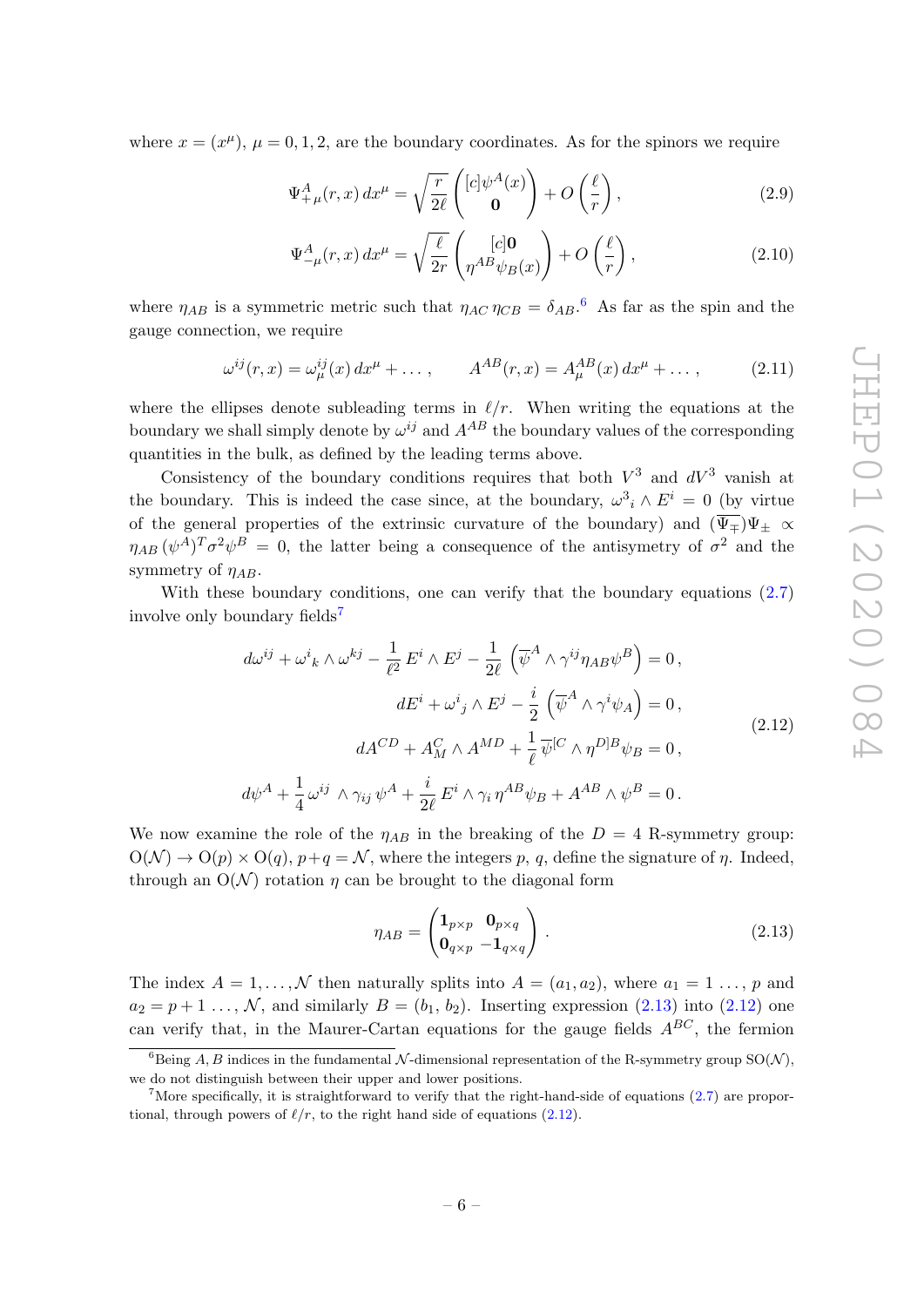bilinear is projected on the adjoint of the algebra generating the subgroup  $O(p) \times O(q)$  of  $O(N)$ , so that the equation for the gauge fields  $A^{a_1b_2}$ , associated with the generators in the coset  $O(N)/(O(p) \times O(q))$ , reads

$$
dA^{a_1b_2} + A^{a_1}{}_{c_1} \wedge A^{c_1b_2} + A^{a_1}{}_{c_2} \wedge A^{c_2b_2} = 0, \qquad (2.14)
$$

and therefore these fields can be consistently set to zero:  $A^{a_1b_2} = 0$ . This condition, however, is not optional, implicit in the requirement that the fields at the boundary (and in particular the gravitini fields) satisfy consistent equations. The remaining equations describe the superalgebra of  $OSp(p|2)_+ \times OSp(q|2)_-$  (note that the subscripts " $\pm$ ", from now on, no longer refer to the eigenvalues of  $-i\Gamma^3$ , but to the two factors in the  $D=3$ supergroup). To see this we define

$$
\Omega_{(\pm)}^{i} := \omega^{i} \pm \frac{E^{i}}{\ell}, \quad \psi_{+} := (\psi^{a_{1}}), \quad \psi_{-} := (\psi^{a_{2}}), \quad A_{+} := (A^{a_{1}b_{1}}), \quad A_{-} := (A^{a_{2}b_{2}}),
$$
  

$$
\mathcal{D}[\Omega_{+}, A_{+}] \psi_{+} := \left( d\psi^{a_{1}} + \frac{i}{2} \Omega_{+}^{i} \wedge \gamma_{i} \psi^{a_{1}} + A^{a_{1}b_{1}} \wedge \psi_{b_{1}}^{\beta} \right),
$$
  

$$
\mathcal{D}[\Omega_{-}, A_{-}] \psi_{-} := \left( d\psi^{a_{2}} + \frac{i}{2} \Omega_{-}^{i} \wedge \gamma_{i} \psi^{a_{2}} + A^{a_{2}b_{2}} \wedge \psi_{b_{2}} \right),
$$
  
(2.15)

where  $\omega^i := \frac{1}{2} \epsilon^{ijk} \omega_{jk}$ . Equations (2.12) can then be cast into the following compact form

$$
R_{\pm}^i := d\Omega_{\pm}^i - \frac{1}{2} \epsilon^{ijk} \Omega_{\pm j} \wedge \Omega_{\pm k} = \pm \frac{i}{\ell} \left( \overline{\psi}_{\pm} \wedge \gamma^i \psi_{\pm} \right) , \qquad (2.16a)
$$

$$
\mathcal{D}[\Omega_{\pm}, A_{\pm}]\psi_{\pm} = 0, \qquad (2.16b)
$$

$$
\mathcal{F}^{a_1 b_1} := dA^{a_1 b_1} + A^{a_1}{}_{c_1} \wedge A^{c_1 b_1} = -\frac{1}{\ell} \left( \overline{\psi}^{a_1} \wedge \psi^{b_1} \right), \tag{2.16c}
$$

$$
\mathcal{F}^{a_2 b_2} := dA^{a_2 b_2} + A^{a_2}{}_{c_2} \wedge A^{c_2 b_2} = \frac{1}{\ell} \left( \overline{\psi}^{a_2} \wedge \psi^{b_2} \right) , \qquad (2.16d)
$$

which rflects the structure of the  $\mathfrak{osp}(p|2)_+\oplus \mathfrak{osp}(q|2)_-$  superalgebra,<sup>8</sup> where the two parts are described by the 1-forms  $\Omega^i_+$ ,  $\psi_+$ ,  $A_+$  and  $\Omega^i_-$ ,  $\psi_-$ ,  $A_-$ , respectively.<sup>9</sup>

The Maurer-Cartan equations (2.16) can be derived from the Lagrangian 3-form [1]

$$
\mathcal{L} = \mathcal{L}_{(+)} - \mathcal{L}_{(-)} - \frac{1}{2} d(\Omega_{+k} \wedge \Omega_{-}^{k}),
$$
  
\n
$$
\mathcal{L}_{(\pm)} := \frac{1}{2} \left( \Omega_{\pm i} d\Omega_{\pm}^{i} - \frac{1}{3} \epsilon_{ijk} \Omega_{\pm}^{i} \wedge \Omega_{\pm}^{j} \wedge \Omega_{\pm}^{k} \right) + \text{Tr} \left( A_{\pm} \wedge dA_{\pm} + \frac{2}{3} A_{\pm} \wedge A_{\pm} \wedge A_{\pm} \right) \pm
$$
  
\n
$$
\pm \frac{2}{\ell} \overline{\psi}_{\pm} \wedge \mathcal{D}[\Omega_{\pm}, A_{\pm}] \psi_{\pm},
$$
\n(2.17)

<sup>&</sup>lt;sup>8</sup>Note that, in our conventions, the structure constants of an  $\mathfrak{sl}(2,\mathbb{R})$  algebra are chosen to be  $f_{ijk} = -\epsilon_{ijk}.$ 

 $9$ These curvatures are exactly those obtained by Achúcarro and Townsend in [1] in three dimensions starting from a Chern-Simons action, if we call  $\psi^{i,i'} \to \sqrt{2} \psi^{a_1, a_2}, \overline{\psi}^{i,i'} \to i \sqrt{2} \overline{\psi}^{a_1, a_2}, m = \frac{1}{2\ell}$ .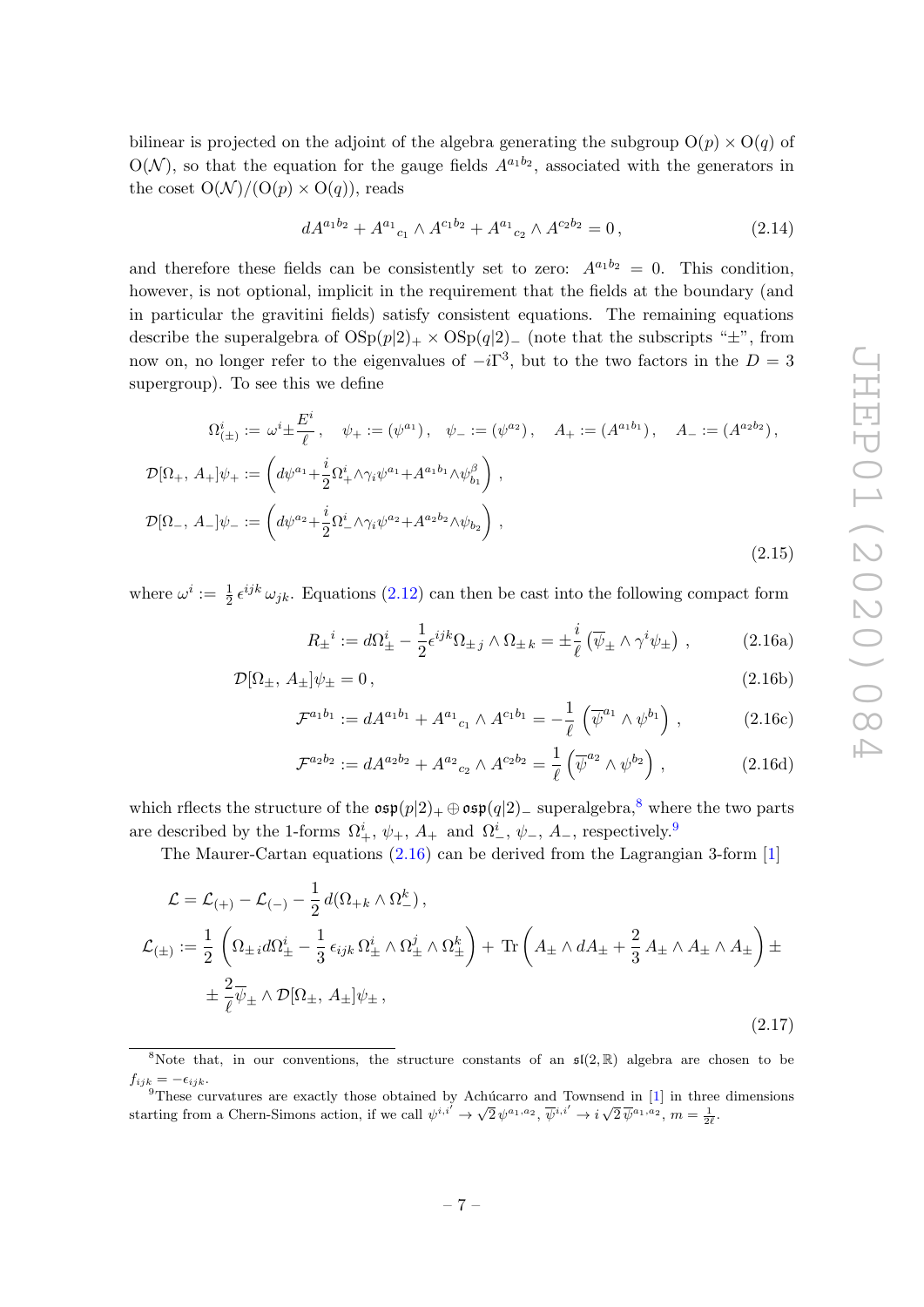where the total derivative  $-\frac{\ell}{2}$  $\frac{\ell}{2} d(\Omega_{+k} \wedge \Omega_{-}^{k}) = d(\omega_i \wedge E^i)$  is a Gibbons-Hawking term which originates from writing the Einstein-Hilbert Lagrangian as the difference of two Chern-Simons forms. Note that one could have chosen a singular matrix  $\eta_{AB}$ , with p positive, q negative and r vanishing eigenvalues  $(\mathcal{N} = p + q + r)$ . In that case,  $\eta^2 = \mathbb{P}_{p+q}$  $(1 - \mathbb{P}_r)$ , where  $\mathbb{P}_r$  is the projector on the 0-eigenspace of  $\eta_{AB}$ . Imposing  $\mathbb{P}_r^A{}_B A^{BC} = 0$ ,  $\mathbb{P}_r^A{}_B\,\psi^B=0\,$  and  $\,A^{a_1b_2}=0\,$  at the boundary, the resulting boundary fields are connections in the algebra  $\mathfrak{osp}(p|2)_+\oplus \mathfrak{osp}(q|2)_-,$  corresponding to the smaller supersymmetry  $\mathcal{N}' =$  $p + q = \mathcal{N} - r$ . This more general choice of  $\eta_{AB}$  therefore allows a reduced amount of supersymmetry at the boundary.

#### 2.2 Reflection transformations and the symmetric case  $p = q$

In this subsection we discuss the effect of a parity transformation on the AT model. This transformation can be characterized as a spatial reflection in the Y-axis tangent to the 2+1 dimensional boundary  $(t \to t, x \to -x, y \to y)$ , and implemented on three-dimensional vectors by the matrix  $\mathcal{O}_Y = \text{diag}(+1, -1, +1)$ . Recalling that  $E^i$  are vectors and  $\omega^i$  pseudovectors, the transformation properties under this parity of the  $E^i$  and  $\omega^i$  fields are:

$$
E^{i} \to \tilde{E}^{i} = \mathcal{O}_{Y}{}^{i}{}_{j} E^{j} , \qquad \omega^{i} \to \tilde{\omega}^{i} = -\mathcal{O}_{Y}{}^{i}{}_{j} \omega^{j} , \qquad (2.18)
$$

which in turn implies:  $\Omega^i_{\pm} \to \tilde{\Omega}^i_{\pm} = -\mathcal{O}_Y{}^i{}_j \Omega^j_{\mp}$ . The action on the full supersymmetric model is not in general an invariance, since the  $OSp(p|2)_+ \times OSp(q|2)_-$  model is mapped into the  $OSp(q|2)_+ \times OSp(p|2)_-$  one, i.e. the + and — sectors are interchanged.

In the special case  $p = q$  this discrete transformation is an invariance of the theory. To make the parity symmetry manifest in the supersymmetric case we extend its action to the fermionic $10$  and gauge sectors as follows:

$$
\psi_{\pm} \to \tilde{\psi}_{\pm} = \sigma^1 \psi_{\mp} , \qquad A_{\pm} \to \tilde{A}_{\pm} = A_{\mp} . \tag{2.19}
$$

The reader can easily verify, given our spinor conventions, that:

$$
\overline{\psi}_{\pm} \wedge \gamma^{i} \psi_{\pm} \rightarrow \mathcal{O}_{Y}{}^{i}{}_{j} \overline{\psi}_{\mp} \wedge \gamma^{j} \psi_{\mp},
$$
\n
$$
\Omega_{\pm} \gamma^{i} \psi_{\pm} \rightarrow \Omega_{\mp} \sigma^{1} \gamma^{i} \psi_{\mp},
$$
\n
$$
\overline{\psi}_{\pm} \mathcal{D}[\Omega_{\pm}, A_{\pm}] \psi_{\pm} \rightarrow -\overline{\psi}_{\mp} \mathcal{D}[\Omega_{\mp}, A_{\mp}] \psi_{\mp}.
$$
\n(2.20)

and that the Maurer-Cartan equations  $(2.16)$  are invariant for  $p = q$ . The reader can show that  $\tilde{\mathcal{L}}_{(\pm)} = \mathcal{L}_{(\mp)}$ , so that the Lagrangian density  $\mathcal{L}$  is odd:  $\tilde{\mathcal{L}} = -\mathcal{L}$ . When making contact with the effective description of certain 2D materials, in the next sections, we will, in the  $p = q$  case, interpret the + and – sectors as related to the Dirac points **K**, **K'**.

As pointed out above, in the general  $p \neq q$  case, the discrete reflection symmetry exchanges the + and the – sector so that a  $(p, q)$  model is mapped into the  $(q, p)$  one.

By the same token one can show that the inversion in the X-axis, tangent to the  $2 + 1$ dimensional world volume, is also a symmetry of the model for  $p = q$ . Its action on threedimensional vectors is implemented by the matrix  $\mathcal{O}_X = \text{diag}(+1, +1, -1)$ , while on the gravitini it involves multiplication by the Pauli matrix  $\sigma^3$ :  $\psi_{\pm} \to \tilde{\psi}_{\pm} = \sigma^3 \psi_{\mp}$ .

<sup>&</sup>lt;sup>10</sup>The Clifford algebra representation that we use is given in appendix A.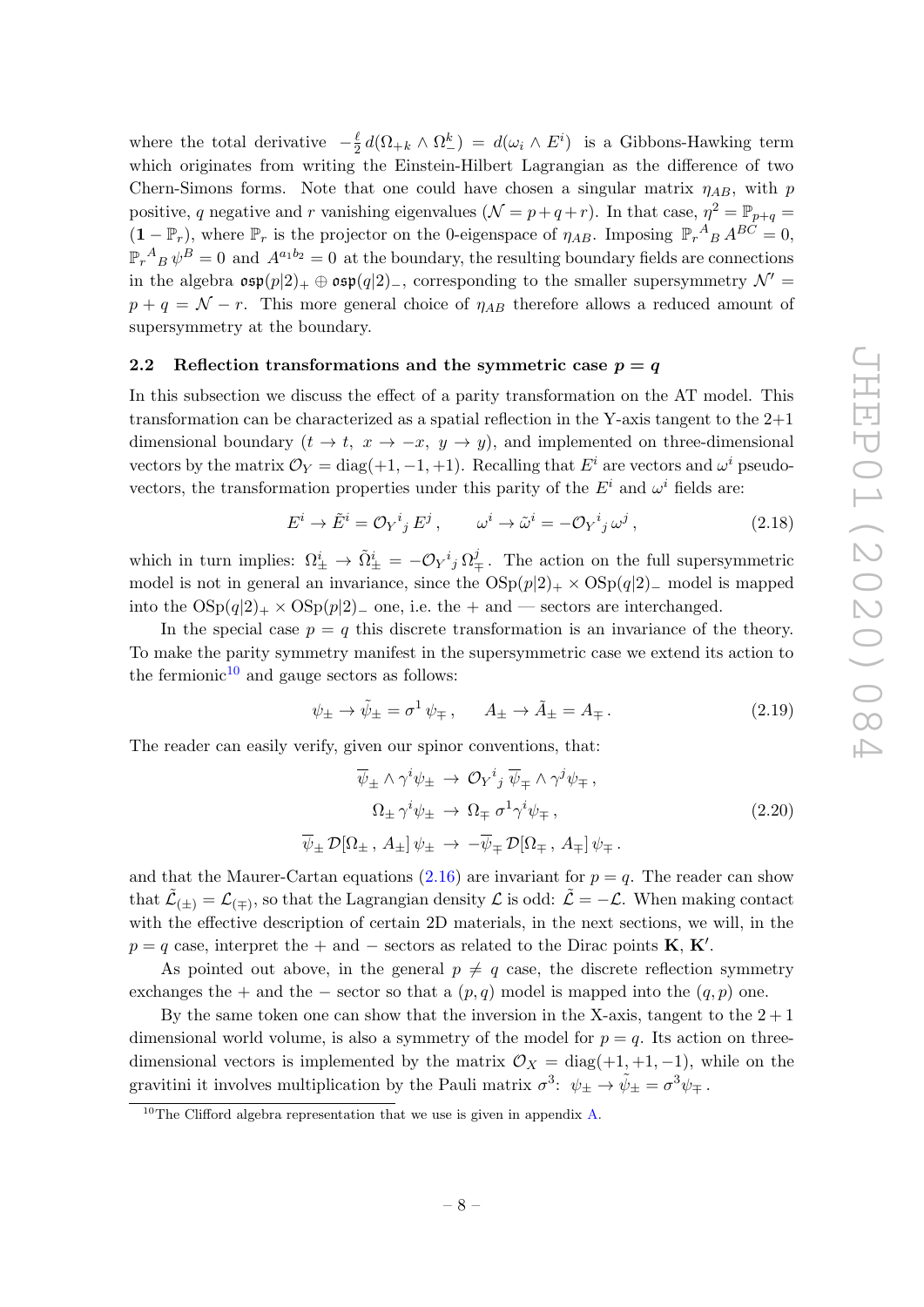#### 3 Generalized AVZ model

The Chern-Simons theory discussed in [7] and [12] is naturally defined on a principal fiber bundle  $[\mathcal{M}_3, \text{OSp}(2|2)]$ , under the assumption that the bosonic subgroup  $SO(1, 2) \subset OSp(2|2)$  of the fiber gauge group is identified with the Lorentz group on the tangent space of the three-dimensional world-volume space time  $\mathcal{M}_3$ . This identification is implicit, in particular, in the Ansatz  $(1.2)$ , where the  $\gamma$ -matrices act both on the odd generator  $Q_A^{\alpha}$  of the OSp(2|2) gauge group and on the world-volume spinor  $\chi^{\alpha}$ . A more general point of view was adopted in [16], where such identification is not imposed a priori. This allows in particular the construction of the quantum world-volume field theory, in the spirit of the holographic AdS/CFT correspondence [2, 3].

In this paper we are going to analyze some applications to graphene-like systems of the geometrical features of the classical model of  $[7, 12]$  in the more general case of a gauge group  $\text{OSp}(p|2)_+ \times \text{OSp}(q|2)_-$ . However we prefer to maintain the conceptual distinction between target space and world volume. From this point of view,  $\Omega_{\pm}$ ,  $\psi_{\pm}$ ,  $A_{\pm}$  are worldvolume gauge fields with values in the  $\exp(p|2)_+ \oplus \exp(q|2)_-$  superalgebra (target space). We assume the three-dimensional world-volume to have a tangent bundle with local  $AdS_3$ symmetry of radius  $\ell'$ , and a local frame bundle defined by the dreibein  $e^i$ . Supersymmetry is just the odd part of the gauge supergroup and is not assumed to act on the world volume at the classical level.

According to this more general point of view, the isometry group  $SL(2,\mathbb{R})'_{+}\times SL(2,\mathbb{R})'_{-}$ of the tangent space to the world-volume geometry and the bosonic subgroup  $SL(2,\mathbb{R})_+ \times$  $SL(2,\mathbb{R})$ <sub>−</sub> of the gauge group are in principle unrelated, and we shall use primed and unprimed symbols to emphasize this distinction. In particular, the connections  $\Omega'^i_{\pm}$  of  $SL(2,\mathbb{R})'_{\pm}$ , can be written in terms of the *torsion-free* Lorentzian connection  $\omega'^i$  on the world volume as  $\Omega_{\pm}^{\prime i} = \omega^{\prime i} \pm e^{i}/\ell^{\prime}$ . However, in line with [7] and [12], we shall eventually identify  $\Omega'^i_{\pm}$  with  $\Omega^i_{\pm}$  modulo additional torsion terms (which corresponds to identifying the corresponding  $SL(2,\mathbb{R})$  groups). Also, as explained in [12], the theory obtained at the boundary of the (target space)  $AdS_4$  supergravity can be related to the model discussed in  $[7]$  by considering an Ansatz, as in  $(1.2)$ , in which the gravitini are expressed in terms of the local frame and spinor fields  $\chi_A = (\chi_{a_1}, \chi_{a_2})$ . These are world-volume spinors in the  $(\frac{1}{2})$  $\frac{1}{2},\, 0)\oplus \big(0,\, \frac{1}{2}$  $\frac{1}{2}$ ) representation of  $SL(2,\mathbb{R})'_{+}\times SL(2,\mathbb{R})'_{-}.$ <sup>11</sup> For the sake of notational simplicity, we use for the two sets of spinor bases  $\chi_{a_1}, \chi_{a_2}$  on which the generators of the corresponding  $SL(2,\mathbb{R})'$  groups act, to be represented by the same matrices,  $i \gamma^{i}/2$ . Eventually, along the lines of the discussion in subsection 2.2, we shall relax this condition in order to study the parity symmetry of the theory when  $p = q$ .

#### 3.1 NYW scale invariance

As shown in [7, 12], the above construction leads to the description of a propagating charged fermion satisfying a Dirac equation. Implicit in the Ansatz  $(1.2)$  is the local scale invariance

<sup>&</sup>lt;sup>11</sup>In line with the previous discussion, the  $\gamma_i$  matrices in (1.2) should be thought of as intertwining matrices between target space spinor indices and world-volume spinor indices. This makes sense in light of the identification between  $SL(2,\mathbb{R})_{\pm}$  and  $SL(2,\mathbb{R})_{\pm}'$  mentioned above.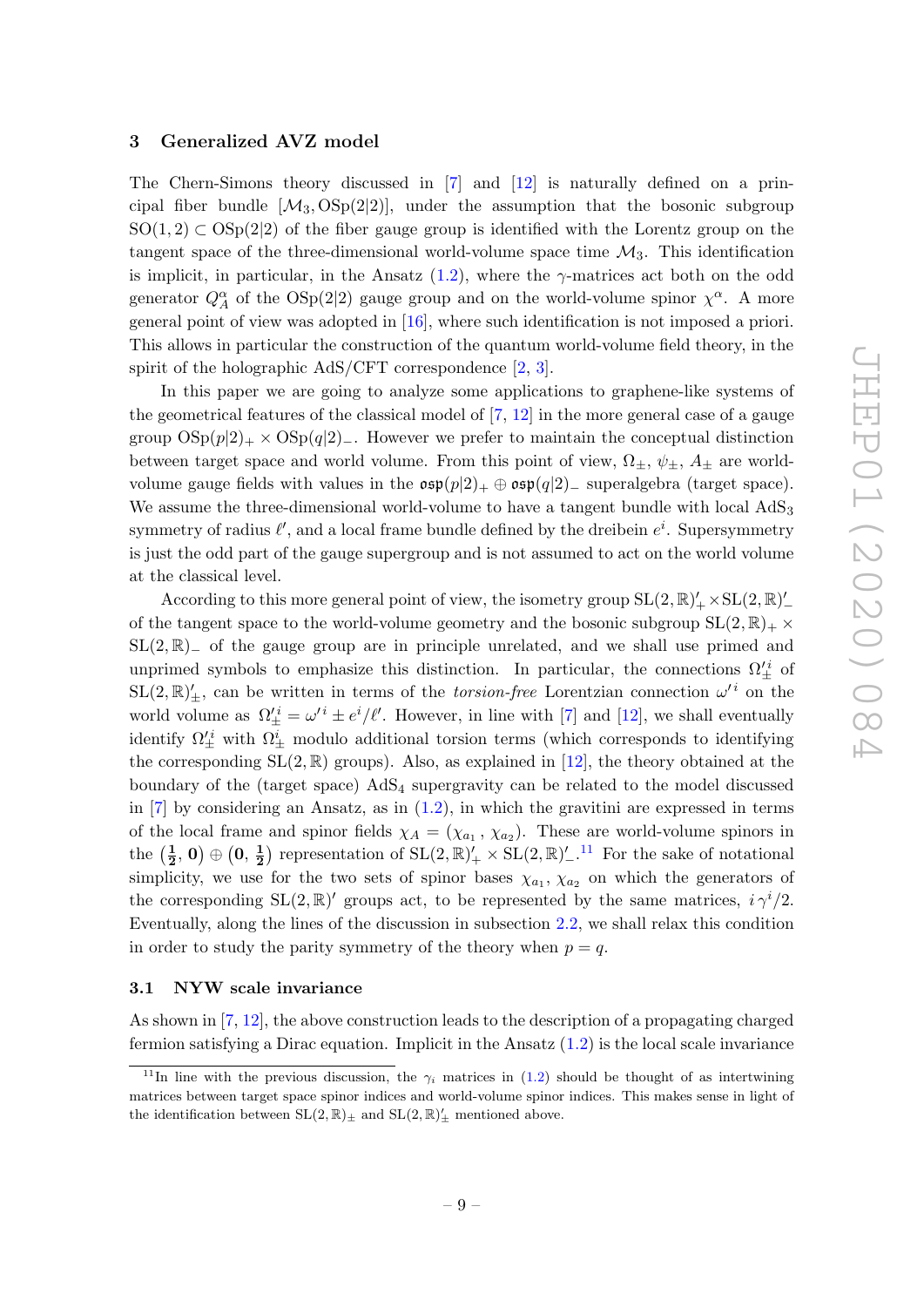under the so-called Nieh-Yan-Weyl (NYW) symmetry [19–22]

$$
e^{i} \to \lambda(x) e^{i}, \quad \chi_A \to \frac{1}{\lambda(x)} \chi_A, \quad \lambda \neq 0,
$$
\n(3.1)

which leaves the gravitino, and the whole theory, invariant. It is precisely the breaking of this conformal invariance that, in the framework of [8, 12], turns an originally topological Chern-Simons theory into a system with a propagating spin-1/2 field.

The identification of  $SL(2,\mathbb{R})_{\pm}$  with  $SL(2,\mathbb{R})_{\pm}'$  can be established by identifying the index *i* of  $e^{i}$  with the same index of  $E^{i}$  and defines the action of the covariant derivatives  $\mathcal{D}[\Omega_{\pm}]$  on  $e^i$  as well. In particular, one can write the following general expressions for the torsion with respect to  $\Omega_{\pm}$  as

$$
T_{\pm}^{i} = \mathcal{D}[\Omega_{\pm}]e^{i} = \beta_{\pm}e^{i} + \tau_{\pm}\epsilon^{ijk}e_{j} \wedge e_{k}, \qquad (3.2)
$$

where  $\beta_{\pm}$  and  $\tau_{\pm}$  are 1- and 0-forms, respectively. Under the NYW symmetry transformation (3.1), the above expressions retain their form provided  $\beta_{\pm}$  and  $\tau_{\pm}$  change according to

$$
\beta_{\pm} \to \beta_{\pm} + \frac{d\lambda}{\lambda}, \qquad \tau_{\pm} \to \frac{1}{\lambda} \tau_{\pm}, \tag{3.3}
$$

that is,  $\beta_{\pm}$  transform as a connection under local scale transformations.

Implementing the Ansatz  $(1.2)$  in the  $OSp(p|2)$ +×OSp $(q|2)$ − structure equations (2.16) for the bosonic curvatures, yields

$$
R_{\pm}^{i} = \pm \frac{1}{\ell} \bar{\chi}_{\pm} \chi_{\pm} \epsilon^{ijk} e_{j} \wedge e_{k},
$$
  
\n
$$
\mathcal{D}[\Omega_{\pm}] E^{i} = \mp \frac{1}{\ell} \epsilon^{ijk} E_{j} \wedge E_{k} + \frac{1}{2} (\bar{\chi}_{+} \chi_{+} + \bar{\chi}_{-} \chi_{-}) \epsilon^{ijk} e_{j} \wedge e_{k},
$$
  
\n
$$
\mathcal{F}^{a_{1}b_{1}} = -\frac{i}{\ell} \left( \bar{\chi}^{a_{1}} \gamma^{i} \chi^{b_{1}} \right) \epsilon_{ijk} e^{j} \wedge e^{k}, \qquad \mathcal{F}^{a_{2}b_{2}} = \frac{i}{\ell} \left( \bar{\chi}^{a_{2}} \gamma^{i} \chi^{b_{2}} \right) \epsilon_{ijk} e^{j} \wedge e^{k},
$$
\n(3.4)

where  $\chi_+ := (\chi_{a_1}), \chi_- := (\chi_{a_2}).$  Covariantly differentiating (3.2) yields

$$
\mathcal{D}[\Omega_{\pm}]^2 e^i = -\epsilon^{ijk} R_{\pm j} e_k = 0, \qquad (3.5)
$$

where last equality follows from the first of eqs. (3.4). This in turn requires  $d\beta_{\pm} = 0$  and, for non vanishing  $\tau_{\pm}$ ,

$$
\beta_{\pm} = -\frac{d\tau_{\pm}}{\tau_{\pm}} = -d\ln(|\tau_{\pm}|). \tag{3.6}
$$

This last relation means that  $\beta_{\pm}$  can be viewed as produced by the scale transformation  $e^i \to (\tau_{\pm})^{-1}e^i$ . Consequently, in the absence of global obstructions, either  $\beta_+$  or  $\beta_-$  can be gauged away to zero, and correspondingly either  $\tau_+$  or  $\tau_-$  can be set equal to a constant, by an appropriate NYW transformation.

Next we express  $E^i$  in the basis of  $e^i$ . Consistently with our assumptions we can write the following proportionality relation

$$
E^i = f e^i, \tag{3.7}
$$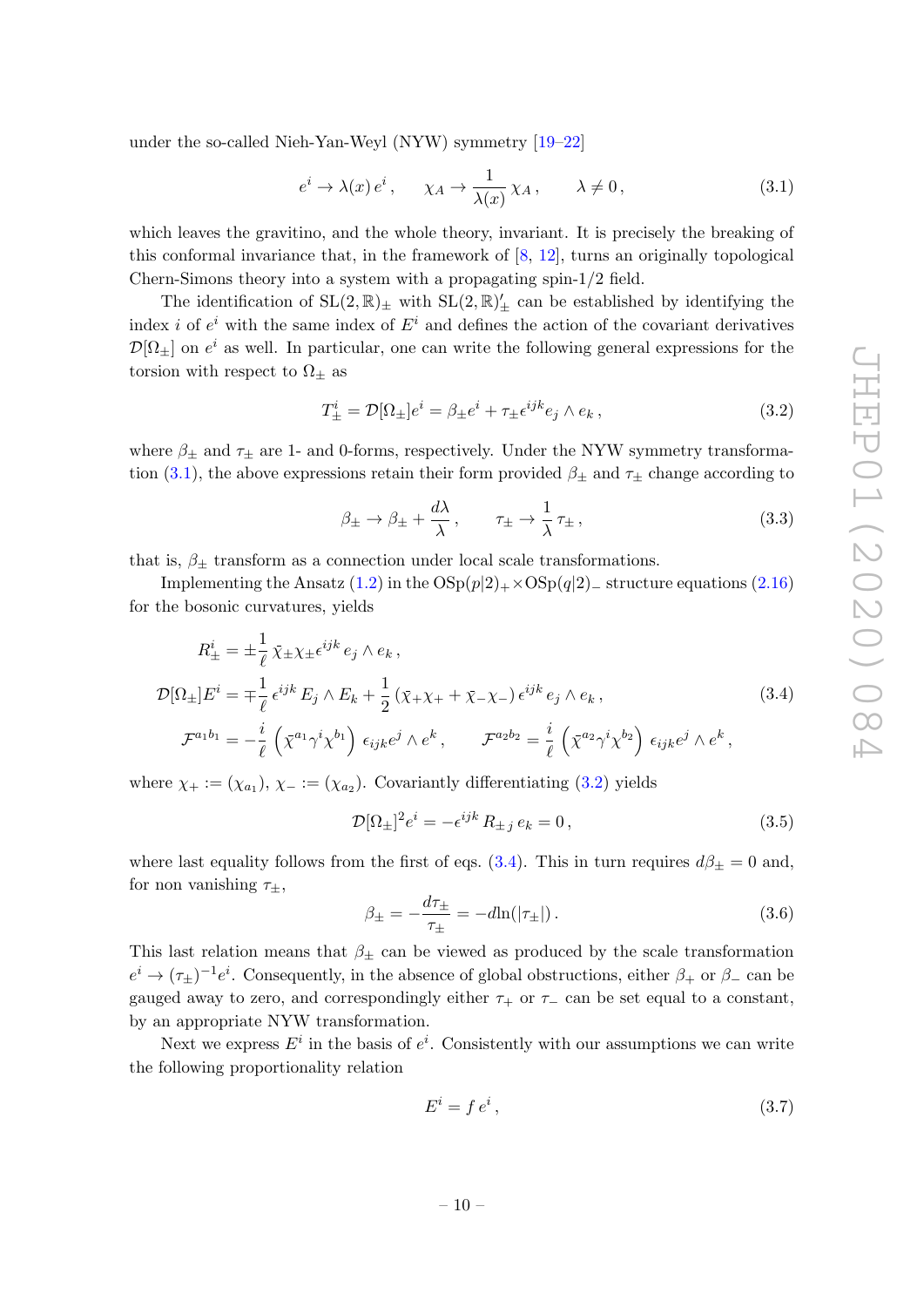where f is some indeterminate function.<sup>12</sup> Since we have defined  $\Omega^i_{\pm} = \omega^i \pm E^i/\ell$ , assuming  $(3.7)$ , the covariant derivatives of  $e^i$  can be written as

$$
\mathcal{D}[\Omega_{\pm}] e^i = \mathcal{D}[\omega] e^i \mp (f/\ell) e^{ijk} e_j \wedge e_k , \qquad (3.8)
$$

from which one obtains

$$
(\beta_{+} - \beta_{-}) e^{i} + (\tau_{+} - \tau_{-} + 2f/\ell) e^{ijk} e_{j} \wedge e_{k} = 0.
$$
 (3.9)

One can also compute the covariant derivative of  $e^i$  with respect to  $\omega^i$ , which has the following general form

$$
\mathcal{D}[\omega]e^i = \beta \wedge e^i + \tau \, \epsilon^{ijk} e_j \wedge e_k \,. \tag{3.10}
$$

Comparing equation  $(3.10)$  with  $(3.9)$ , one can find

$$
\beta_{+} = \beta_{-} = \beta, \qquad \tau_{+} + \frac{f}{\ell} = \tau_{-} - \frac{f}{\ell} = \tau. \tag{3.11}
$$

Note that in the absence of global obstructions the 1-form  $\beta$  can be disposed of through a NYW transformation  $(3.3)$  [7].<sup>13</sup> This would leave the theory only invariant under global (rigid) NYW transformations, which can in turn be used to fix the value of either  $\tau_+$  or  $\tau_$ at will since, for  $\beta = 0$ ,  $\tau_{\pm}$  are constants.

In order to find  $f(x)$ , we use (3.7) in the second expression of (3.4). Comparing this with  $(3.2)$  leads to the following conditions for  $f(x)$ :

$$
df + \beta f = 0, \tag{3.12}
$$

$$
f \tau = \frac{1}{2} \left( \bar{\chi}_{+} \chi_{+} + \bar{\chi}_{-} \chi_{-} \right), \tag{3.13}
$$

where  $\tau$  was introduced in (3.10).

For  $\beta = 0$ , eq. (3.12) is satisfied by  $f = \alpha_{\pm} \tau_{\pm}$ , where  $\alpha_{\pm}$  are dimensionful constants. An additional constraint comes from the Bianchi identities for  $R^i_{\pm}$ , obtained from the first of eqs.  $(3.4)$ ,

$$
\mathcal{D}[\Omega_{\pm}]R_{\pm}^{i} = 0 \Rightarrow d(\bar{\chi}_{\pm}\chi_{\pm}) = -2\beta \bar{\chi}_{\pm}\chi_{\pm}.
$$
 (3.14)

Under a NYW transformation, one can always set  $\beta = 0$  locally. Then, the second expression in (3.14) implies that, in a local patch,  $\bar{\chi}_{\pm}\chi_{\pm}$  are constants, consistently with the results of  $[12]$ . In general, for non-vanishing  $\beta$ , the last of eqs.  $(3.14)$  implies that:

$$
\bar{\chi}_{+}\chi_{+} = k\,\bar{\chi}_{-}\chi_{-}\,,\tag{3.15}
$$

with  $k =$  constant.

<sup>&</sup>lt;sup>12</sup>In general, the 1-form  $E^i$  may not be parallel to  $e^i$ . We briefly touch on this more general case in section 5.

<sup>&</sup>lt;sup>13</sup>Clearly, in the presence of global obstructions, this can only be done locally in an open neighborhood of every spacetime point.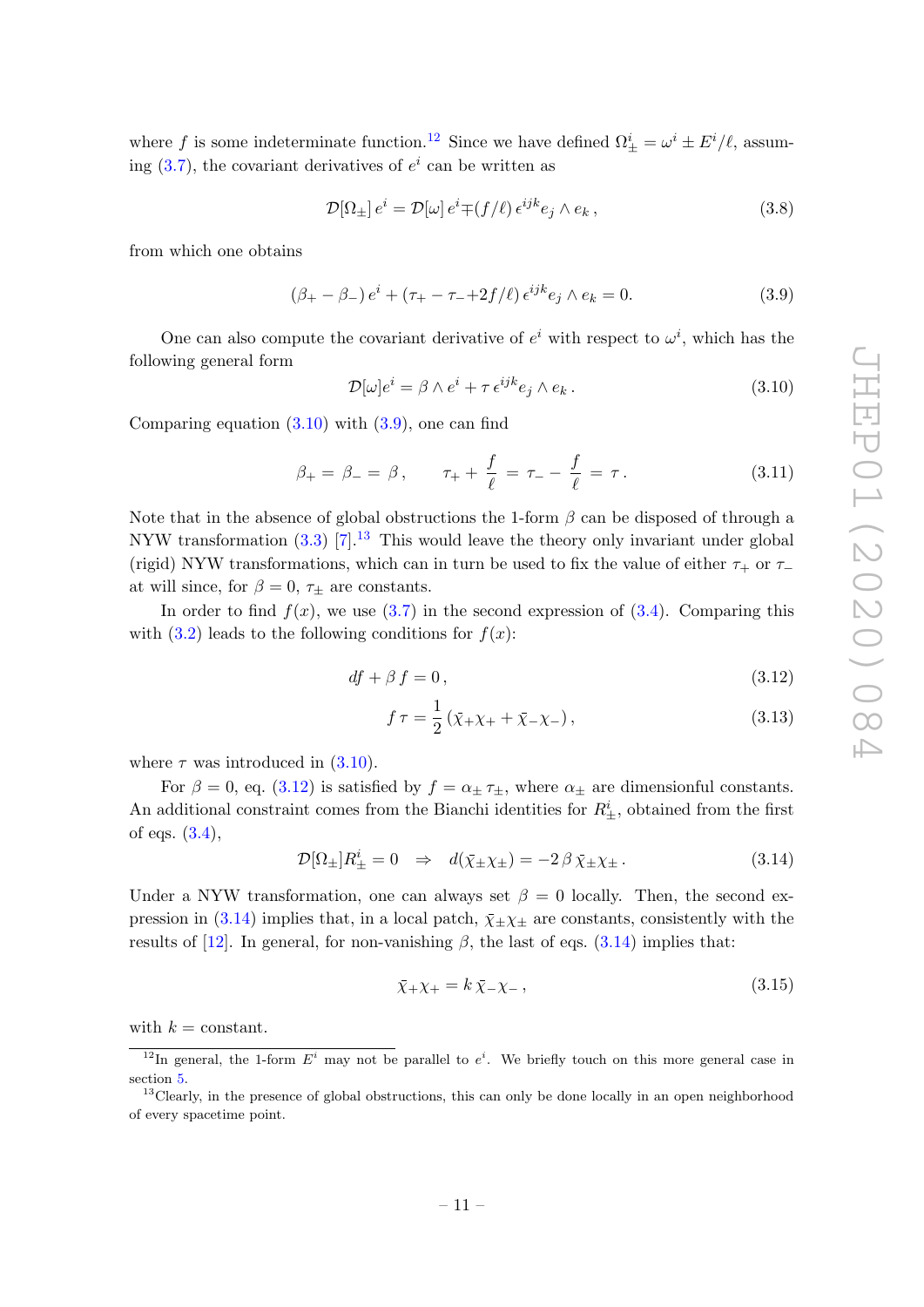Let us now turn to the discussion of the fermionic sector of the model. In general, we can keep the local NYW symmetry of the theory manifest by including its connection  $\beta$  in the definition of the covariant derivative and defining

$$
\hat{\mathcal{D}} = \mathcal{D} + w\,\beta\,,\tag{3.16}
$$

where w is the NYW weight of the field (-1 for  $e^i$  and +1 for  $\chi_{\pm}$ ). Thus, the NYWcovariant derivatives on  $\chi_{\pm}$  is

$$
\hat{\mathcal{D}}[\Omega_{\pm}, A_{\pm}] \chi_{\pm} = \mathcal{D}[\Omega_{\pm}, A_{\pm}] \chi_{\pm} + \beta \chi_{\pm}, \qquad (3.17)
$$

where

$$
\mathcal{D}[\Omega_+, A_+] \chi_+^{a_1} := d\chi^{a_1} + \frac{i}{2} \Omega_+^i \gamma_i \chi^{a_1} + A^{a_1 b_1} \chi_{b_1}, \qquad (3.18)
$$

and similarly for  $\mathcal{D}[\Omega_-, A_-]\chi_-.$  From eqs. (2.16b) one finds

$$
\gamma_{[i}\hat{\mathcal{D}}_{j]}[\Omega_{\pm}, A_{\pm}] \chi_{\pm} = \tau_{\pm} \,\epsilon_{ijk} \,\gamma^k \chi_{\pm} \,. \tag{3.19}
$$

Contracting both sides on the left by  $\gamma^{ij}$  we end up with the following Dirac equations:

$$
\mathcal{D}[\Omega_{\pm}, A_{\pm}] \chi_{\pm} = -3 i \tau_{\pm} \chi_{\pm}, \qquad (3.20)
$$

while contracting both sides of  $(3.19)$  to the left by  $\gamma^i$  and using  $(3.20)$  one finds

$$
\hat{\mathcal{D}}_i[\Omega_\pm, A_\pm] \chi_\pm = -i \tau_\pm \gamma_i \chi_\pm. \tag{3.21}
$$

Equations (3.4) and (3.19) can all be derived from an action for two Dirac fields,  $\chi_{\pm}$ , minimally coupled to two independent sets of CS connection fields,  $\Omega_{\pm}$ ,  $A_{\pm}$ ,

$$
S = \int \left[ \frac{1}{2} \left( \Omega_{+i} \wedge d\Omega_+^i - \frac{1}{3} \epsilon^{ijk} \Omega_{+i} \wedge \Omega_{+j} \wedge \Omega_{+k} \right) - \frac{1}{2} \left( \Omega_{-i} \wedge d\Omega_-^i - \frac{1}{3} \epsilon^{ijk} \Omega_{-i} \wedge \Omega_{-j} \wedge \Omega_{-k} \right) + \right.
$$
  
+ 
$$
\left( A^{a_1 b_1} \wedge dA_{b_1 a_1} + \frac{2}{3} A^{a_1 b_1} \wedge A^{b_1 c_1} \wedge A^{c_1 a_1} \right) - \left( A^{a_2 b_2} \wedge dA_{b_2 a_2} + \frac{2}{3} A^{a_2 b_2} \wedge A^{b_2 c_2} \wedge A^{c_2 a_2} \right) - \left. - \frac{2i}{\ell} \epsilon^{ijk} \bar{\chi}^{a_1} \left\{ \gamma_k \hat{D} [\Omega_+, A^{a_1 b_1}] \chi_{a_1} + i\tau_{+} \chi_{a_1} e_k \right\} \wedge e_i \wedge e_j - \right.
$$
  
- 
$$
\left. - \frac{2i}{\ell} \epsilon^{ijk} \bar{\chi}^{a_2} \left\{ \gamma_k \hat{D} [\Omega_-, A^{a_2 b_2}] \chi_{a_2} + i\tau_{-} \chi_{a_2} e_k \right\} \wedge e_i \wedge e_j - \frac{1}{2} d(\Omega_{+k} \wedge \Omega_-^k) \right].
$$

Note that the above action can be obtained from  $(2.17)$  using the Ansatz  $(1.2)$ .

# 3.2 Fixing the NYW scaling

As already mentioned, the NYW symmetry can be used to set  $\beta = 0$  locally on any open neighborhood of the world volume. Globally, this requires integrability of (3.6), which imposes a nontrivial condition on the topology of spacetime. Once the scale invariance has been used to set  $\beta(x) = 0$ , one can then use the remaining global NYW symmetry to fix either  $\tau_+$  or  $\tau_-$  (which are constants) to some chosen value. It is useful to write the field equations in terms of the torsion-free Lorentz connection  $\omega'^i$ 

$$
\omega'^{i} = \Omega_{+}^{i} + \tau_{+} e^{i} = \Omega_{-}^{i} + \tau_{-} e^{i}. \qquad (3.22)
$$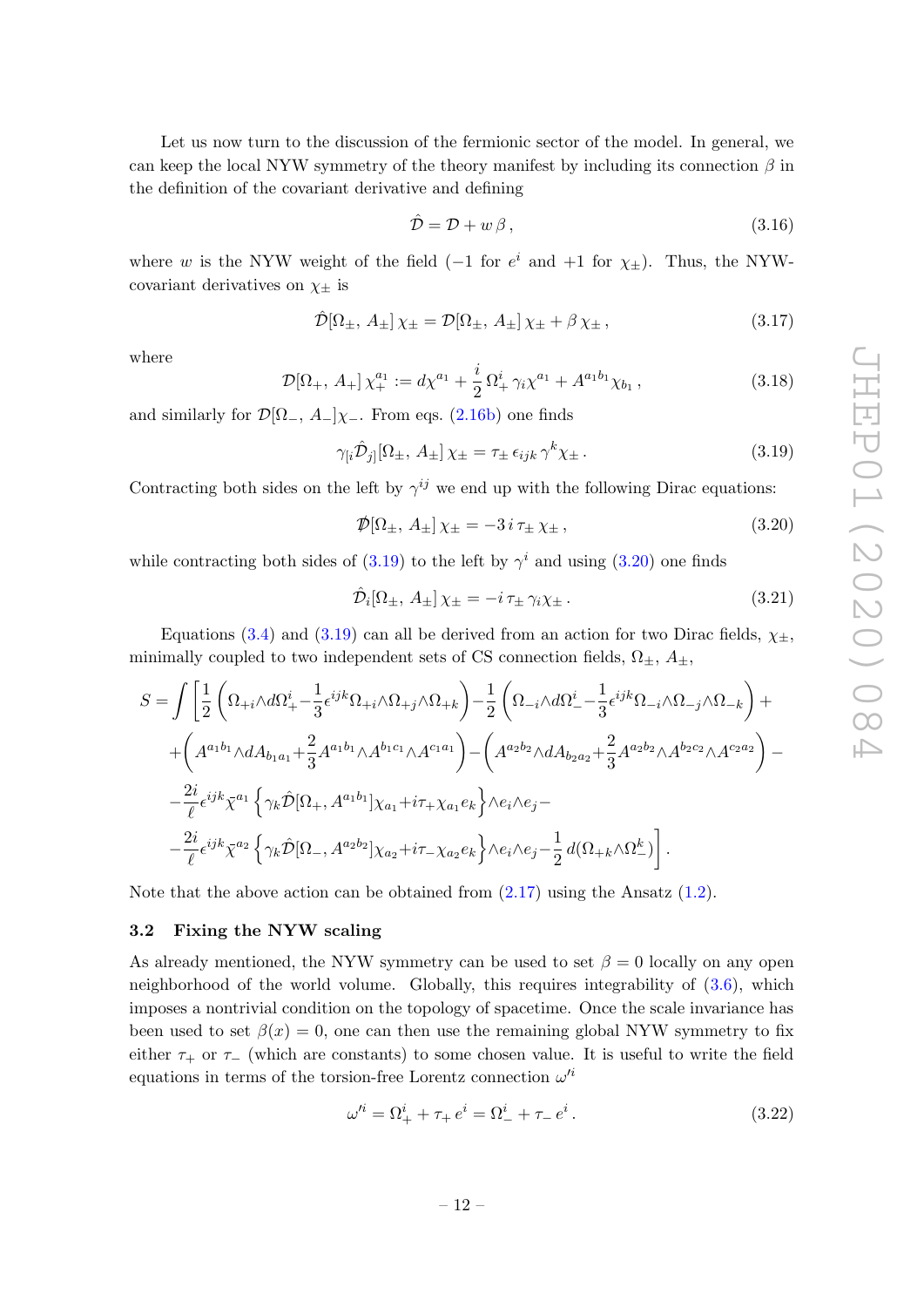The reader can easily verify that the Dirac equations in the two sectors can be recast in the form

$$
\mathcal{D}[\omega', A_{\pm}]\chi_{\pm} = -\frac{3}{2}i\,\tau_{\pm}\,\chi_{\pm}\,,\tag{3.23}
$$

where, as in the models discussed in  $[7, 12]$ , the mass of the spinor fields are fixed in terms of the torsion

$$
m_{\pm} = \frac{3}{2} \tau_{\pm} \,. \tag{3.24}
$$

The Riemann tensor associated with  $\omega'$ , using eq.s  $(3.4)$ ,  $(3.11)$ ,  $(3.12)$  and  $(3.13)$ , reads

$$
R^{i}[\omega'] = \frac{1}{2} \left( \frac{f^2}{\ell^2} + \tau^2 + \frac{\eta_{AB} \bar{\chi}^A \chi^B}{\ell} \right) \epsilon^{ijk} e_j \wedge e_k. \tag{3.25}
$$

For  $\beta = 0$ , the coefficient of  $\epsilon^{ijk} e_j \wedge e_k$  in (3.25) is a constant that defines an effective cosmological constant, which also receives a contribution from the fermion condensate (recall that f and  $\tau$  are related by eq. (3.13)). The coefficient in front of this contribution depends on the choice of spin connection on the world volume. In particular, the residual global NYW symmetry can be used to identify the  $AdS_3$  radius of the world volume,  $\ell'$ , with the one on the target space,  $\ell$ . This still allows for several choices of world-volume spin connection, which can be labeled by a real parameter  $\lambda$ . Identifying the gauge connection  $\Omega^i_{(\lambda)} \equiv \omega^i + \frac{\lambda}{\ell} E^i$  with the tangent space connection  $\Omega'^i_{(\lambda)} \equiv \omega'^i + \frac{\lambda}{\ell}$  $\frac{\lambda}{\ell} e^i$ , yields

$$
\tau = \frac{\lambda}{\ell}(f - 1),\tag{3.26}
$$

which combined with  $(3.11)$  gives

$$
\tau_{\pm} = \frac{1}{\ell} \left[ \lambda (f - 1) \mp f \right]. \tag{3.27}
$$

In this case eq. (3.13) implies

$$
\lambda f(f - 1) = \frac{\ell}{2} (\bar{\chi}_{+} \chi_{+} + \bar{\chi}_{-} \chi_{-}). \tag{3.28}
$$

Under reflection  $\lambda$  changes sign, so that parity invariance requires  $\lambda = 0$ , which in turn implies  $\bar{\chi}_+ \chi_+ = -\bar{\chi}_- \chi_-$ . This case is alternatively described by the limit  $\ell \to \infty$  of vanishing cosmological constant. The cases  $\lambda = \pm 1$  correspond to the choices  $\Omega_{\pm}^{'i} = \Omega_{\pm}^{i}$ . In particular, for  $\lambda = -1$ , this identification includes the one assumed in [12], where the gauge super-group was defined by  $p = 0$  and  $q = 2$ , and  $\tau_- = 1/\ell$ ,  $\tau_+ = -(2f - 1)/\ell$ .

Note that the left-hand-side of  $(3.28)$  also vanishes for  $f = 0$  and  $f = 1$ . The first case can be excluded on physical grounds since it would imply  $E^i = 0$ , which is singular. The second possibility,  $f = 1$ , implies  $\bar{\chi}_+ \chi_+ = -\bar{\chi}_- \chi_-,$  which, as pointed out above, is the necessary condition for parity invariance. Moreover one can verify that the absolute value of the left hand side of eq.  $(3.28)$  has a minimum for  $f = 1/2$ . In this case, as it follows from eq. (3.27), choosing  $\lambda$  to be +1 or -1, implies that either  $\chi$ - or  $\chi$ + are massless (i.e.  $\tau_+ = 0$  or  $\tau_+ = 0$ , respectively). In the next section we shall elaborate on these conditions in relation to the application of our construction to the effective description of graphene-like systems.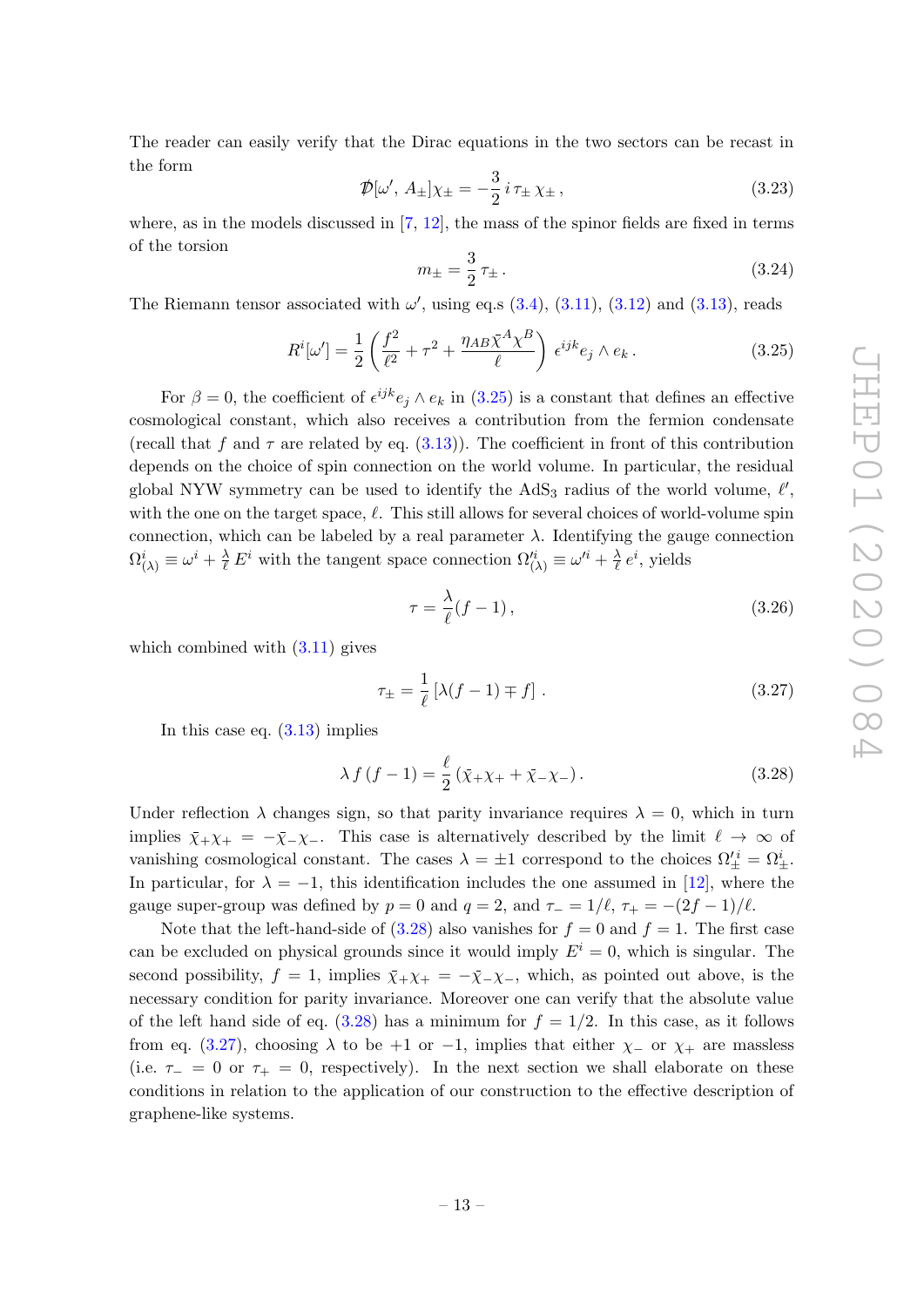#### 4 Interpretation in terms of graphene-like 2D materials

In the spirit of [7] we shall discuss an application of our construction to the effective long wavelength description of the electronic properties of graphene-like systems. From this perspective, the spin  $1/2$  fields  $\chi_A$ , which satisfy the Dirac equations (3.20), describe the electron wave-functions. Let us recall few facts about the electronic structure of these materials.

A graphene sheet is a two-dimensional system of carbon atoms arranged in a honeycomb lattice  $[23, 24]$  (for review on the subject, see also  $[25-28]$ ). From the perspective of high energy physics, graphene provides a real framework to study Dirac pseudoparticles at sub-light speed regime [25, 29–32], and many high-energy physics effects can be explored in a solid state system [26–28, 33–37].

The Dirac spinorial formulation emerges from the peculiar honeycomb structure, where a unit cell is made of two adjacent atoms belonging to inequivalent sublattices, labelled A and B, respectively. This means that we find two inequivalent sites per unit cell, the distinction not referring to different kinds of atoms — they are all carbon atoms — but to their topological inequivalence. The single-electron wave function is then conveniently described as a two-component Dirac spinor  $\zeta$  which, in a basis where the gamma-matrices  $\gamma^i$  have the form

$$
\underline{\gamma}^0 = -\sigma^3, \qquad \underline{\gamma}^1 = -i \,\sigma^2, \qquad \underline{\gamma}^2 = i \,\sigma^1,\tag{4.1}
$$

can be written as

$$
\zeta = \left(\frac{\sqrt{n_A}}{\sqrt{n_B}} e^{i\alpha_A} \right). \tag{4.2}
$$

Here  $n_A$ ,  $n_B$  are the probability densities for the electron in the  $\pi$ -orbitals, referred to the A and B sublattices, respectively, and  $\alpha_A, \alpha_B$  the corresponding wave-function phases. In terms of  $\zeta$  one can define the following two quantities:

$$
n \equiv n_A + n_B = \zeta^{\dagger} \zeta, \qquad \Delta n \equiv n_B - n_A = \bar{\zeta} \zeta, \qquad (4.3)
$$

where n is the total electron probability density while  $\Delta n$  is the asymmetry in the probability density between the two sublattices. This description is robust under changes of the lattice preserving the topological structure.

The Dirac physics is realized for low-lying energy pseudoparticle excitations: for energy ranges where the electron wavelength is much larger than the lattice length, the charge carriers see the graphene sheet as a continuum 2+1 dimensional spacetime. Moreover, quasiparticles with large wavelength are sensitive to sheet curvature effects, calling for a quantum Dirac field formulation in curved spacetime [34, 36].

Let us recall that isolated pristine graphene features massless Dirac equations for the pseudoparticles at the Dirac points. However, mass terms can be induced in several ways, for instance by switching on suitable local magnetic fluxes (see appendix B). Moreover, other graphene-like 2D materials exist where parity symmetry between the A and B sites is absent, and a mass gap is present, due to the different kind of atoms in the honeycomb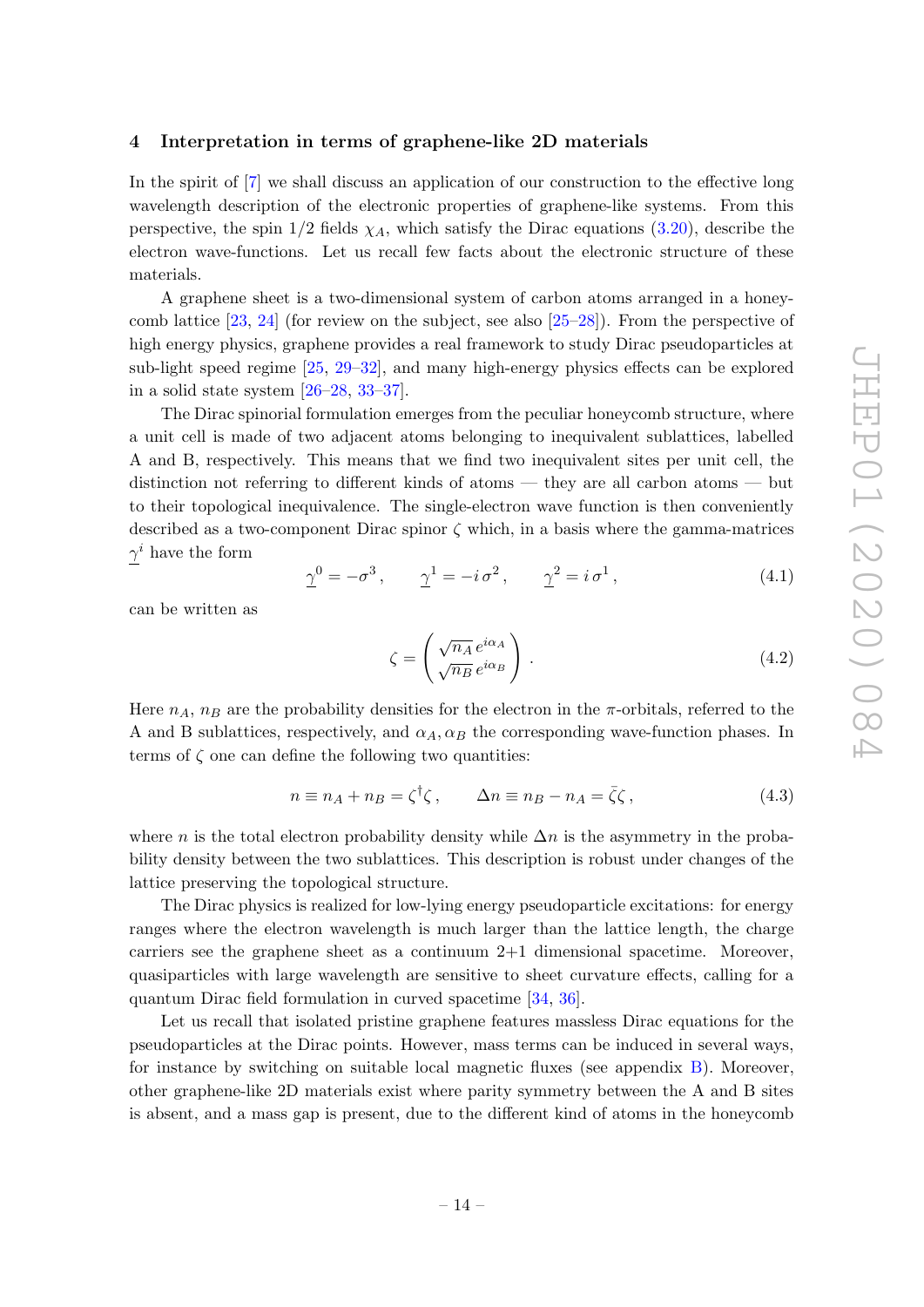lattice. This is the case, for instance, of the boron nitride, where effective parity-violating mass terms emerge  $[38]$ <sup>14</sup>

The relation between the spin-1/2 fields of our model and  $\zeta$  can be stated as follows:

$$
\chi = \sqrt{\frac{\ell}{2}} U \zeta \,,\tag{4.4}
$$

where the dimensionful constant  $\sqrt{\frac{\ell}{2}}$  $\frac{\ell}{2}$  is needed in order for  $\zeta$  to have the correct dimension of  $1/(\text{length})$  and the  $2 \times 2$  matrix U relates the spinor basis used for  $\chi$  (see appendix A) to the one defined above for  $\zeta: U^{\dagger} \gamma^i U = \gamma^i$ . The matrix U is readily found to be

$$
U = \frac{1}{\sqrt{2}} \begin{pmatrix} 1 & 1 \\ -i & i \end{pmatrix} . \tag{4.5}
$$

We shall restrict ourselves to the case in which supersymmetry is defined by even integers  $p$ and q, since this allows to arrange the real spinors  $\chi_{\pm}$  into  $p/2$  and  $q/2$  Dirac spinors. The simplest choice would be the case  $p = 2$ ,  $q = 0$  or  $p = 0$ ,  $q = 2$ , discussed in [7] and [12]. The next simplest case corresponds to  $p = q = 2$ , which will be discussed next.

An important consequence of (4.4), as first shown in [12] and derived on general grounds in the previous section, is that the quantity

$$
\bar{\chi}\chi = \frac{\ell}{2}\bar{\zeta}\zeta = \frac{\ell}{2}\left(n_B - n_A\right),\tag{4.6}
$$

by virtue of the last of eqs. (3.14), is constant for  $\beta = 0$ , in which case the difference  $n_B - n_A$  in the probability densities is a constant index whose relevance will be further explored in future work.

Let us elaborate now on a consequence of eq.  $(4.6)$  in light of the discussion in subsection 3.2. Equation  $(3.28)$  implies the following bounds:

$$
\lambda > 0, \quad n_A = -\frac{4\lambda}{\ell^2} f(f - 1) + n_B \ge -\frac{4\lambda}{\ell^2} f(f - 1) \ge \frac{\lambda}{\ell^2},
$$
  
 
$$
\lambda < 0, \quad n_B = \frac{4\lambda}{\ell^2} f(f - 1) + n_A \ge \frac{4\lambda}{\ell^2} f(f - 1) \ge \frac{|\lambda|}{\ell^2}.
$$
 (4.7)

In the two cases we find a lower bound in the probability densities of one of the two sublattices.

In our model the spinors are split into the + and – sectors and  $\bar{\chi}\chi$  in (4.6) should be understood as

$$
\bar{\chi}\chi \equiv \bar{\chi}_{+}\chi_{+} + \bar{\chi}_{-}\chi_{-} = \frac{\ell}{2} (n_{B} - n_{A}), \qquad (4.8)
$$

so that we can write

$$
n_A = n_A^{(+)} + n_A^{(-)}, \quad n_B = n_B^{(+)} + n_B^{(-)}, \tag{4.9}
$$

<sup>&</sup>lt;sup>14</sup>A possibility for producing a parity violating mass gap in a graphene monolayer is to deposit it on a suitable substrate, for instance of boron nitride [39] or silicon carbide [40], inducing in this way local on-site potentials spoiling the original parity invariance between A and B sites.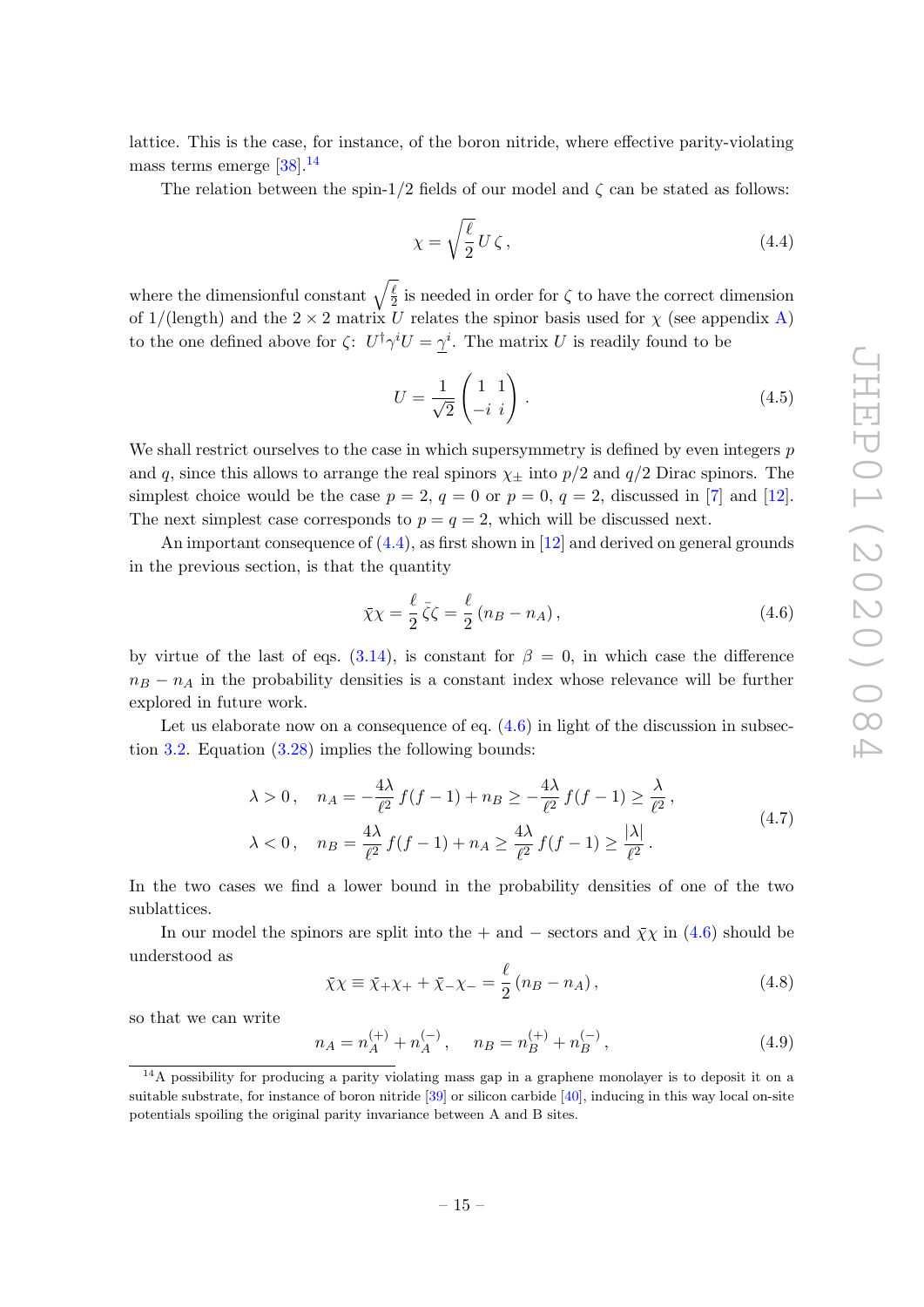where  $n_A^{(\pm)}$  $\binom{(\pm)}{A},\,n_{B}^{(\pm)}$  $B_B^{(\pm)}$  are the probability densities related to the A and B sublattices in the + and – sectors. In the context of graphene-like systems, the + and – sectors, in the  $p = q$ case, can be interpreted as referring to the  $K, K'$  valleys. This will be discussed in the next subsection. For  $p \neq q$  the interpretation of the model is more obscure and we shall put forward possible interpretations in a particular case. Note that the case  $\lambda = 0$ , which implies  $\bar{\chi}_+ \chi_+ = -\bar{\chi}_- \chi_-,$  and  $n_A = n_B$ , can be realized as a non-trivial relation between the probability densities in the  $+$  and  $-$  sectors.

#### 4.1 The  $p = q$  case and the K, K' Dirac points

Let us now restrict to the case  $p = q$ , in which the parity symmetry discussed in section 2.2 emerges in the model. Since  $E^i = f e^i$ , the action of the  $\mathcal{O}_Y$ -parity on  $E^i$  naturally extends to  $e^i$ :

$$
e^i \to \tilde{e}^i = \mathcal{O}_Y{}^i{}_j e^j \,, \tag{4.10}
$$

provided f is invariant:  $\tilde{f} = f$ . Consistency of eqs. (2.18), (2.19) and (4.10) with the Ansatz  $(1.2)$  implies the following transformation rule for the spin-1/2 fields

$$
\chi_{\pm} \to \tilde{\chi}_{\pm} = -\sigma^1 \chi_{\mp} \,. \tag{4.11}
$$

One can verify for instance that  $e_i \gamma^i \chi_{\pm} = \tilde{e}_i \sigma^1 \gamma^i \tilde{\chi}_{\mp}$ , consistently with the transformation property of the  $\psi_+$ . Invariance under reflections of the expression (3.2) for torsion implies

$$
\beta \to \tilde{\beta} = \beta, \qquad \tau_{\pm} \to \tilde{\tau}_{\pm} = -\tau_{\mp}.
$$
\n(4.12)

A specific world-volume background, characterized by certain torsion components, is parity invariant provided:

$$
\tilde{\tau}_{\pm} = \tau_{\pm} \Rightarrow \tau_{+} = -\tau_{-} \tag{4.13}
$$

It is also straightforward to verify that, under reflections,

$$
\eta_{AB} \,\bar{\chi}^A \chi^B = \bar{\chi}_+ \chi_+ - \bar{\chi}_- \chi_- \quad \text{and} \quad \bar{\chi} \chi = \bar{\chi}_+ \chi_+ + \bar{\chi}_- \chi_- \,, \tag{4.14}
$$

are a scalar and a pseudo-scalar, respectively. Moreover, the field equations are invariant while the Lagrangian density is, as expected, odd. Equations  $(2.18)$ ,  $(2.19)$  and  $(4.10)$ implement the reflection symmetry over the Y-axis on the tangent space to the world volume. In particular the two Dirac equations (3.23) are mapped into one another. An analogous discussion applies to the reflection over the X-axis in the tangent space to the world volume (see last paragraph of section 2.2). In this case the transformation properties of the spinors are:  $\chi_{\pm} \to \tilde{\chi}_{\pm} = -\sigma^3 \chi_{\mp}$ .

The  $\pm$  sectors, which are related by a reflection symmetry in one spatial axis, can be naturally associated with the  $K, K'$  valleys of graphene. To motivate this, we recall that  $K, K'$  are the two inequivalent points in the first Brillouin zone (FBZ) of the reciprocal lattice, which also has a honeycomb geometry. We describe the elementary hexagons related to the honeycomb lattice and to the FBZ as in figure 1.

The relativistic behavior of the charge carriers can be inferred, in the momentum space, from the linear dispersion relation between the energy and the quasi-momentum at the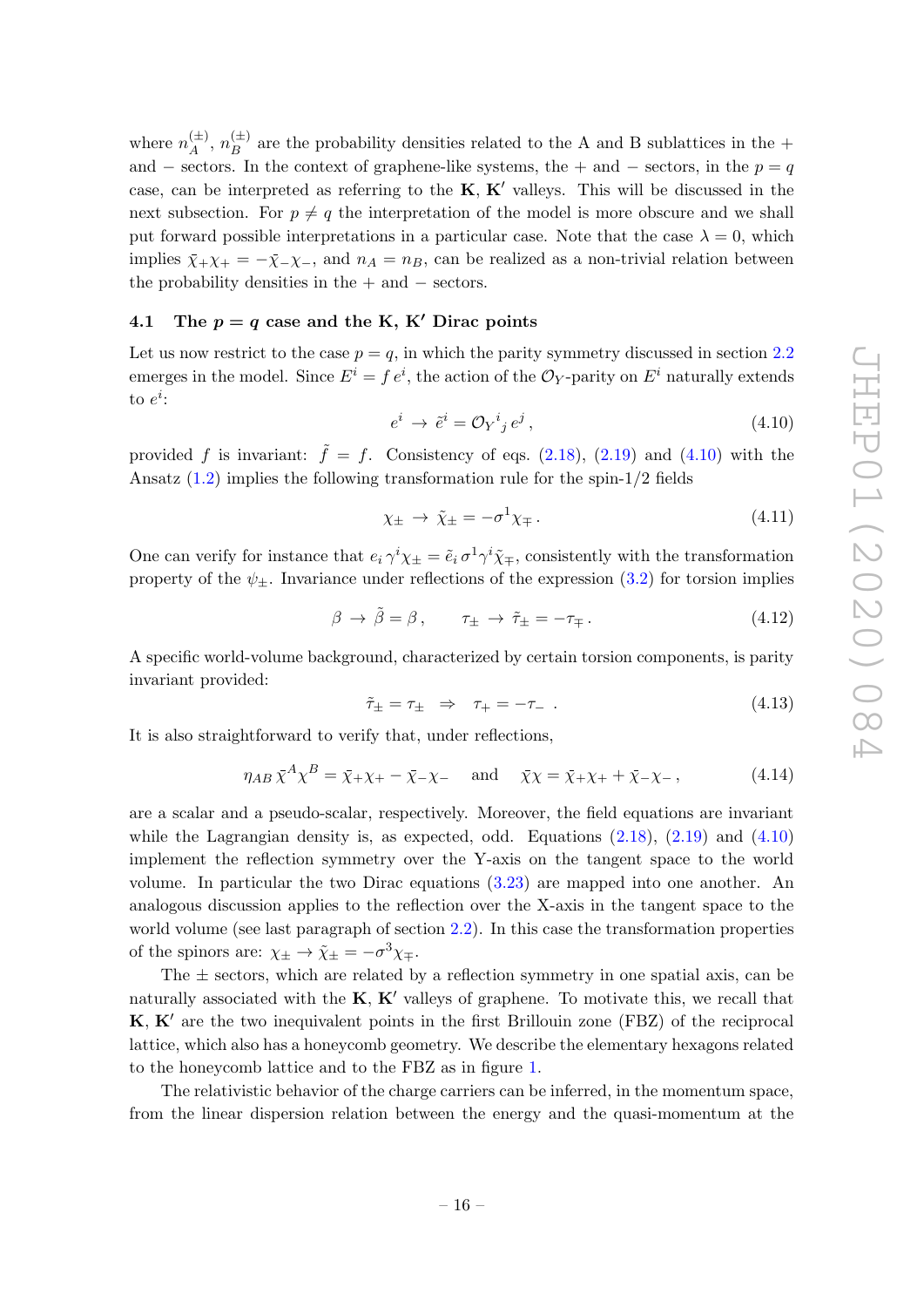

Figure 1. Honeycomb lattice and first Brillouin zone (FBZ).

vertices of the first Brillouin zone. Close to the Fermi energy, the electrons in graphene have linear energy bands, like relativistic massless particles and the three dimensional plot of these two dimensional bands produce the so-called Dirac cones. For every momentum lying within the Brillouin zone, the Hamiltonian has two eigenvalues with opposite signs: the positive (negative) eigenvalue corresponds to the conduction (valence) band of graphene. The conduction and valence bands touch each other at the conical apices, located at the corners of the hexagonal FBZ. The latter are then split into two equivalence classes (referred to as "valleys") and, as a result, electrons in graphene possess an additional pseudo-spin number, the *valley*. These properties are shared with other 2D graphene-like materials, which further allow the inclusion of effective mass terms.

Consistently with our description of the honeycomb lattices (see figure above), the reflection with respect to the Y-axis exchanges the A and B sites. The points  $\bf{K}$  and  $\bf{K}'$ are mapped into each other if the reflection is combined with a time-reversal transformation, so that the resulting effect on a momentum vector is  $k_x \to k_x$ ,  $k_y \to -k_y$ . As mentioned above, this symmetry, which is present in pure graphene, is absent in 2D materials with inequivalent A and B sites. This feature implies the presence, for such materials, of a parity-violating Semenoff mass term in the effective Dirac equation.

In the absence of curvature, it is known that the Dirac equations in momentum space in the two valleys, in our conventions, read (setting  $\hbar = v_{\rm F} = 1$ ) [25]:

$$
\mathbf{K} : E_{\mathbf{q}} \chi_{\mathbf{K}}(\mathbf{q}) = (\alpha^1 q^1 + \alpha^2 q^2 + m_{\mathbf{K}} \gamma^0) \chi_{\mathbf{K}}(\mathbf{q}),
$$
  
\n
$$
\mathbf{K}' : E_{\mathbf{q}} \chi_{\mathbf{K}'}(\mathbf{q}) = (\alpha^1 q^1 - \alpha^2 q^2 + m_{\mathbf{K}'} \gamma^0) \chi_{\mathbf{K}'}(\mathbf{q}),
$$
\n(4.15)

where  $\alpha^{\ell} \equiv \gamma^0 \gamma^{\ell}$  ( $\ell = 1, 2$ ) and the two equations are computed in the two-momenta  $\mathbf{K} + \mathbf{q}$  and  $\mathbf{K}' + \mathbf{q}$ , with  $|\mathbf{q}| \ll |\mathbf{K}|, |\mathbf{K}'|$ . The Hamiltonian matrices on the right hand sides of equations (4.15) have eivengalues  $+|E_{q}|$  and  $-|E_{q}|$ . The above two equations, in configuration space, read:

$$
\mathbf{K} : \qquad i \, \partial_t \chi_{\mathbf{K}}(x) = \left( -i\alpha^1 \, \partial_x - i\alpha^2 \, \partial_y + m_{\mathbf{K}} \, \gamma^0 \right) \chi_{\mathbf{K}}(x) \,,
$$
\n
$$
\mathbf{K}' : \qquad i \, \partial_t \chi_{\mathbf{K}'}(x) = \left( -i\alpha^1 \, \partial_x + i\alpha^2 \, \partial_y + m_{\mathbf{K}'} \, \gamma^0 \right) \chi_{\mathbf{K}'}(x) \,. \tag{4.16}
$$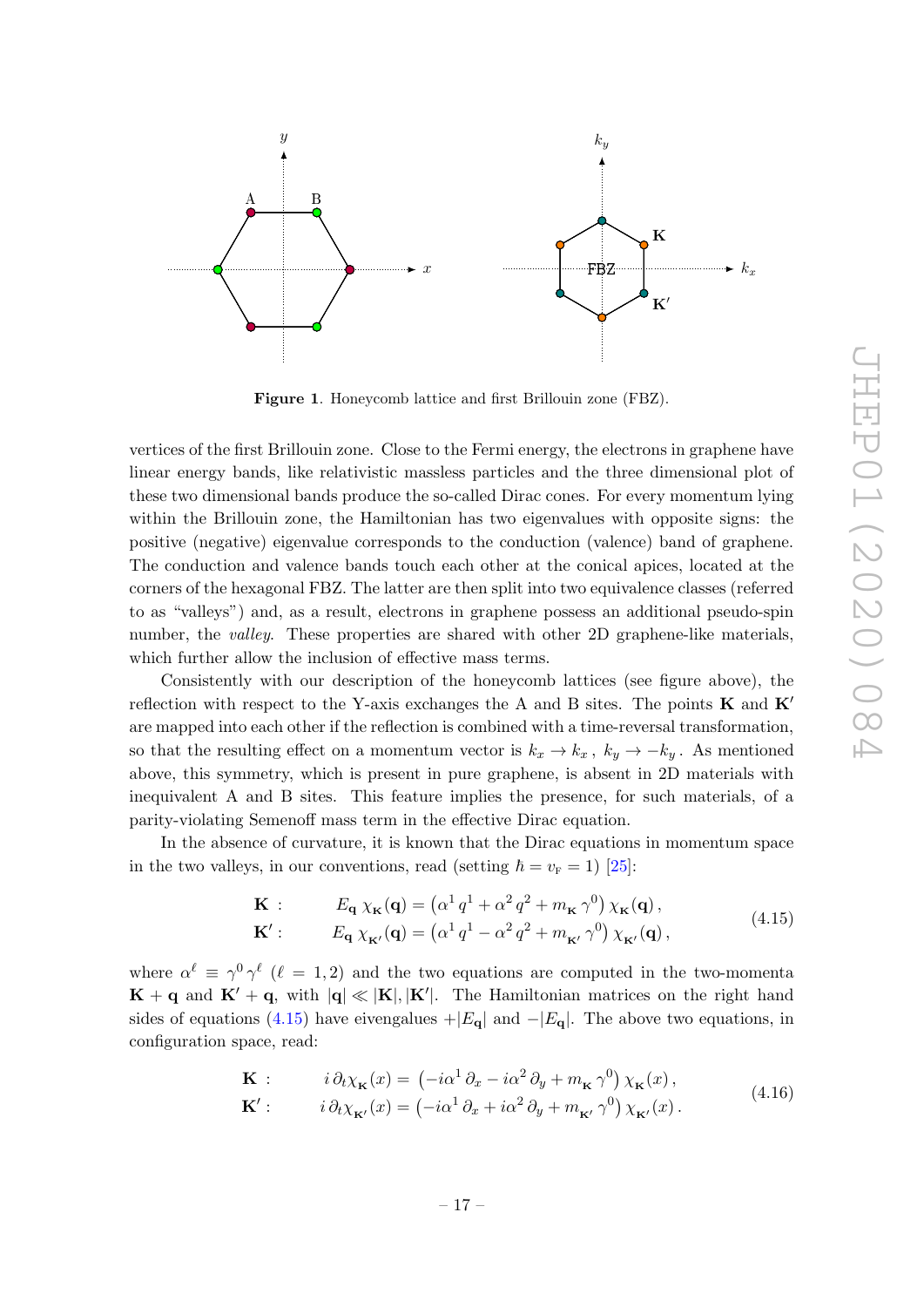By general covariance, the generalization of equations  $(4.16)$  to a curved background, in the presence of minimal couplings to a gauge potential, is obtained by replacing partial derivatives by covariant ones:

$$
\mathbf{K} : \qquad i \mathcal{D}_t[\omega', A_\mathbf{K}] \chi_\mathbf{K}(x) = \left( -i\alpha^1 \mathcal{D}_x[\omega', A_\mathbf{K}] - i\alpha^2 \mathcal{D}_y[\omega', A_\mathbf{K}] + m_\mathbf{K} \gamma^0 \right) \chi_\mathbf{K}(x),
$$
  

$$
\mathbf{K}' : \qquad i \mathcal{D}_t[\omega', A_{\mathbf{K}'}] \chi_{\mathbf{K}'}(x) = \left( -i\alpha^1 \mathcal{D}_x[\omega', A_{\mathbf{K}'}] + i\alpha^2 \mathcal{D}_y[\omega', A_{\mathbf{K}'}] + m_{\mathbf{K}'} \gamma^0 \right) \chi_{\mathbf{K}'}(x),
$$
  
(4.17)

where  $A_{\mathbf{K}}(x)$  and  $A_{\mathbf{K}'}(x)$  denote the configuration-space representation of the gauge fields about the two Dirac points. By comparing  $(4.17)$  with eqs.  $(3.23)$ , we can consistently identify the spinor field  $\chi_{\pm}(x)$  with  $\chi_{\mathbf{K}}(x), \chi_{\mathbf{K}'}(x)$ , up to an overall normalization, as follows

$$
\chi_{\mathbf{K}}(x^{\mu}) = \chi_{+}(x^{\mu}), \qquad \chi_{\mathbf{K}'}(x^{0}, x^{1}, x^{2}) = \sigma^{1}\chi_{-}(-x^{0}, x^{1}, x^{2}), \tag{4.18}
$$

provided we also identify:

$$
A_{\mathbf{K}} = A_+, \qquad A_{\mathbf{K}'} = A_-, \tag{4.19}
$$

and the mass gaps at the two valleys with the mass parameters  $m_{\pm}$  of  $\chi_{\pm}$ , see eq. (3.24),

$$
m_{\mathbf{K}} = m_{+} = \frac{3}{2}\,\tau_{+}\,, \qquad m_{\mathbf{K}'} = m_{-} = \frac{3}{2}\,\tau_{-}\,.
$$
 (4.20)

This motivates the identification of the  $\pm$  sectors in our model with the two valleys, and the corresponding mass gaps with the torsion parameters of our model.

Note that applying spatial reflection with respect to the X-axis maps eqs. (4.15) into each other, provided  $m_{K'} = -m_K$ . This implies that  $m_{K'} + m_K$  is parity-odd, while  $m_{\kappa}$  –  $m_{\kappa}$  is parity-even.

#### 4.1.1 Microscopic interpretation

Mass terms can be included in graphene-like systems by generalizing the tight binding microscopic model (see appendix B) and opening mass gaps at the Dirac points. The generation of a gap at Dirac points was first discussed in 1984 by Semenoff, introducing a mass term through an on-site deformation  $\pm M$  breaking sublattices equivalence [38].

Another model was proposed by Haldane, with the introduction of a periodic local magnetic flux density with zero net flux over the honeycomb hexagon [41]. The corresponding physical system is represented introducing in the microscopic Hamiltonian second-neighbor hopping terms with a phase factor  $e^{\pm i\varphi}$ , the phase sign according to the "chirality" of the electron path, i.e. depending on whether the hopping is clockwise or anticlockwise w.r.t. the hexagonal cell. The phase  $\varphi$  (Aharonov-Bohm phase) induced by the local fluxes can be taken as a parameter of the model. As discussed in appendix B, the degeneracy of the bands at the Dirac points is lifted either by non-zero  $M$  or non-zero Aharanov-Bohm phase contribution, and the fermion masses in the two inequivalent valleys turn out to be

$$
m_{\mathbf{K}} = M - 3\sqrt{3} t_2 \sin \varphi , \qquad m_{\mathbf{K}'} = M + 3\sqrt{3} t_2 \sin \varphi , \qquad (4.21)
$$

where the coefficient  $t_2$  is the hopping amplitude between next-to-nearest neighbors [41] (see appendix B).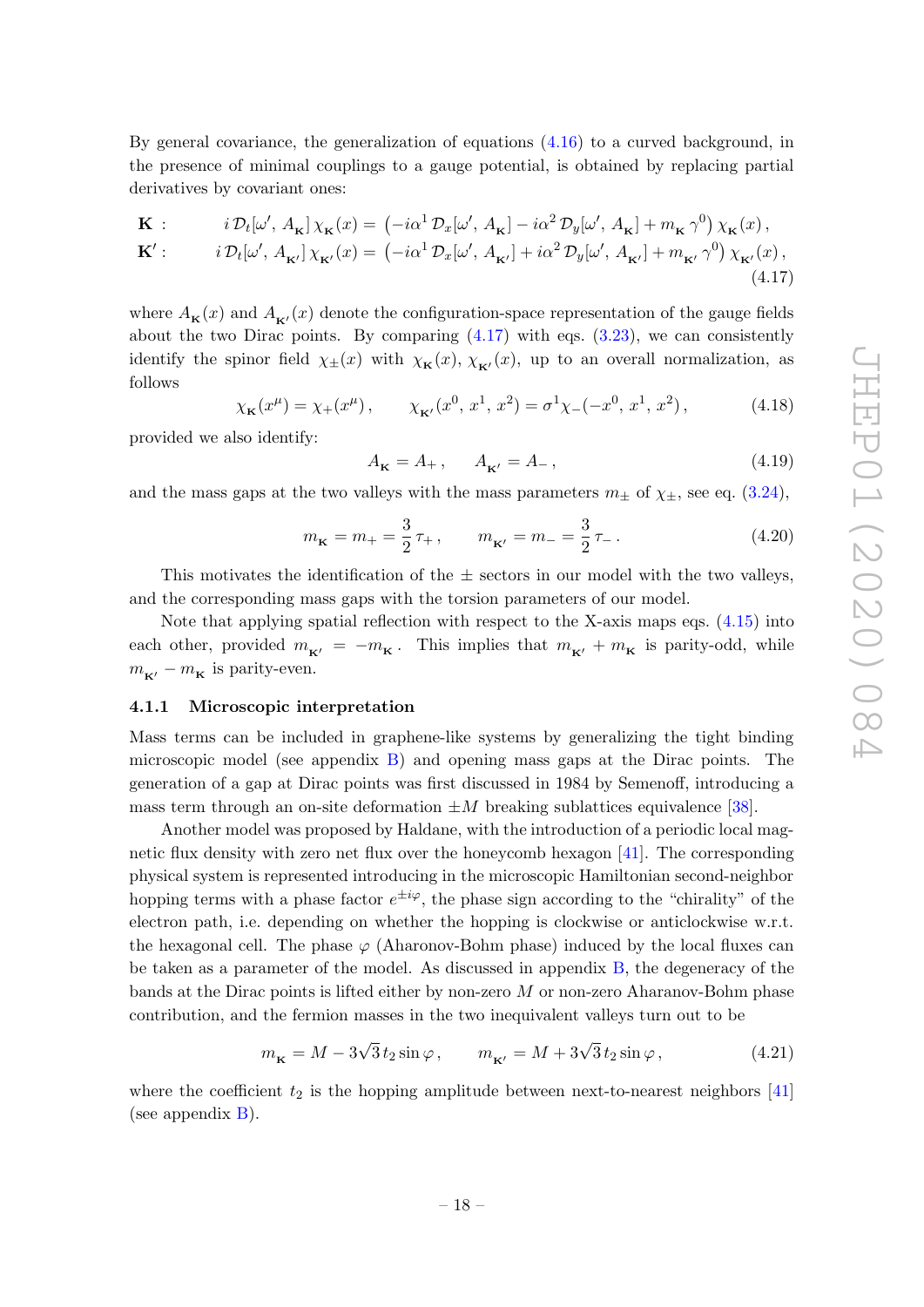Using eq. (4.20) the physical quantities expressed by the Semenoff local potential term Using eq. (4.20) the physical quantities expressed by the Semenon local potential term  $M$  and Haldane contribution  $3\sqrt{3}t_2 \sin \varphi$  can be related to the fermion masses  $m_{\pm}$  of our macroscopic model. To see this, let us use eqs.  $(3.11)$  to write:

$$
\tau_{\pm} \equiv \frac{1}{2} \left( \tau_{+} + \tau_{-} \right) \pm \frac{1}{2} \left( \tau_{+} - \tau_{-} \right) = \tau \mp 2 \frac{f}{\ell} \,. \tag{4.22}
$$

As discussed above (see in particular eq. (4.13)), the first term is parity odd, while the second is parity even. From eqs.  $(4.20)$ ,  $(4.21)$  and  $(4.22)$ , the following identification can be made:

$$
M = \frac{3}{2}\tau, \qquad \sqrt{3}t_2\sin(\varphi) = \frac{f}{\ell} \,. \tag{4.23}
$$

This is consistent with the property of the Semenoff and Haldane mass terms to be parity odd and even, respectively. Indeed, parity is broken by a Semenoff-type contribution, that could be generated by an asymmetry between the A and B sites. Hence, the action of parity amounts to an interchange of  $n_A$  with  $n_B$ . The above identification is therefore consistent with the fact that, in light of eq. (3.13),  $\tau$  is proportional to  $\bar{\chi}\chi$  which is in turn proportional to  $n_A - n_B$ .

As for the Haldane-type mass contribution, the identification (4.23) suggests a relation between the ratio  $f/\ell$  and the Berry phase parameters. Its meaning deserves a separate investigation which we leave for a future work.

# 4.2 A different model for graphene

Let us now briefly discuss a different application of our model to graphene-like materials, which makes contact with the analysis in [17]. In the latter the authors generalize the original model of [7] by considering a superalgebra of the form  $A(1,1) = SU(2|1,1)$  whose bosonic subgroup is  $SU(1, 1) \times SU(2)$ , with respect to which the supersymmetry generators have the following transfomation property:

$$
Q_{IA\alpha} \in \left(\frac{1}{2}, \frac{1}{2}\right) \oplus \left(\frac{1}{2}, \frac{1}{2}\right), \tag{4.24}
$$

where  $I = 1, 2$  is a "flavour" index labelling the two irreducible representations in the above direct sum, A and  $\alpha$  run over the doublet representations of SU(2) and SU(1,1), respectively. Applying the AVZ Ansatz to the spinor 1-forms  $\psi^{IA\alpha}$  dual to  $Q_{IA\alpha}$ , one ends up with four real 2-spinors  $\chi^{IA} = (\chi^{IA}{}^{\alpha})$  which can be grouped into two Dirac ones  $\chi^A \equiv \chi^{1A} + i \chi^{2A}$ . In [17] the doublet index A refers to the **K** and **K**' valleys and the SU(2) internal symmetry group is naturally gauged by construction. This allows the authors to describe topological features of graphene such as grain boundaries. We emphasize here that this theoretical construction is substantially different from the one described in the previous subsection, in that the "valley" pseudo-spin is not associated with two different " $\pm$ " sectors of the AdS<sub>3</sub> Achucarro-Townsend supergravity, but with just one of the two, since no supersymmetry is assumed in the other (as it is the case for the orignal model of  $[7]$ . We also emphasize that the approach pursued here is a *top-down* one.

Although a supergroup of the form  $SU(2|1, 1)_+ \times SO(2, 1)_-$  is not comprised in our class of models, the closest we can get to the construction of [17] corresponds to choosing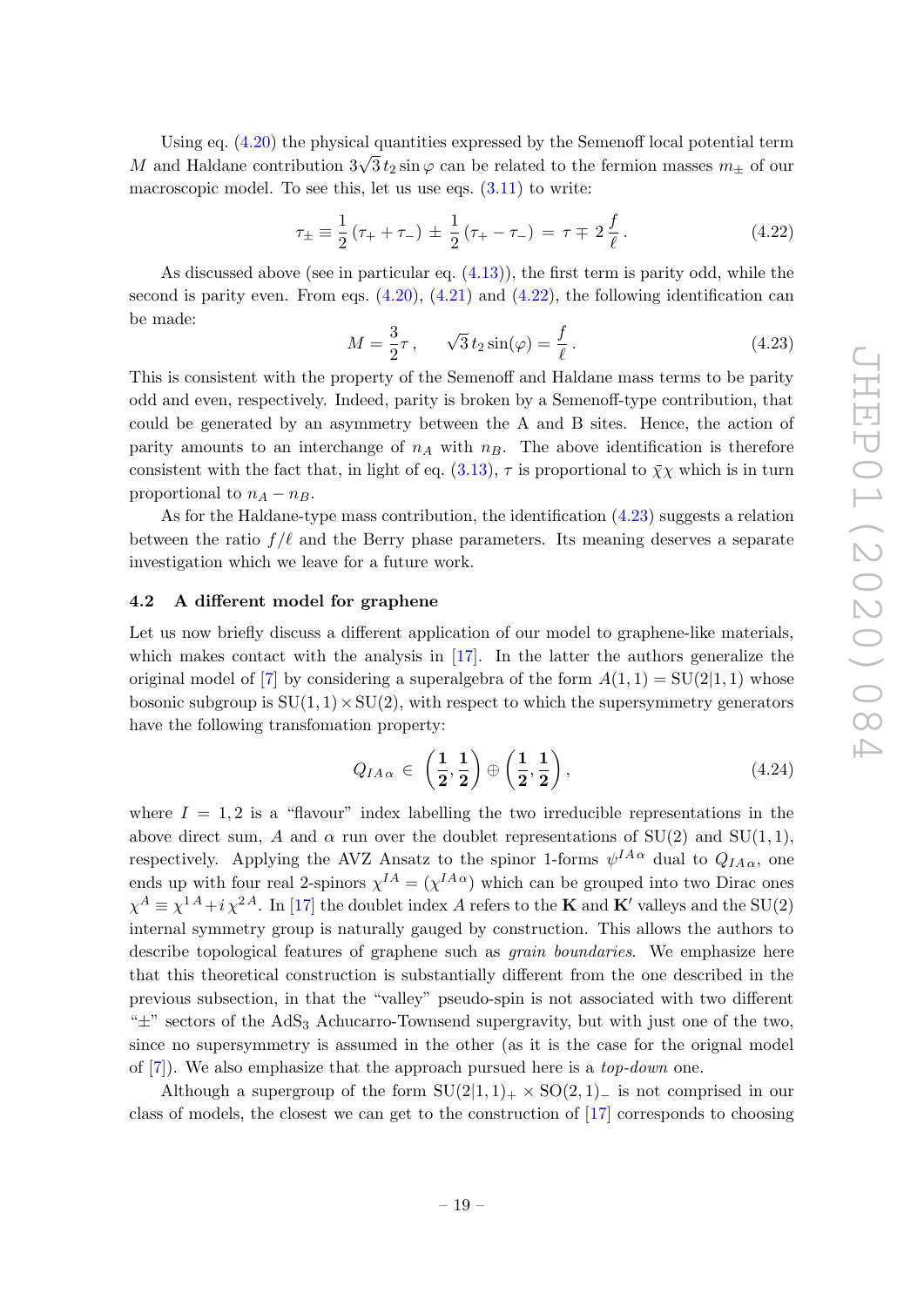$p = 4$  and  $q = 0$ . In this case the supergroup we start from is  $OSp(4|2)$  +  $\times$  SO(2, 1)−, whose bosonic subgroup is  $SO(4) \times SL(2,\mathbb{R})_+ \times SL(2,\mathbb{R})_-$ . By writing the R-symmetry group in the equivalent form  $SO(4) = SU(2)_1 \times SU(2)_2$ , the supercharges can be characterized as transforming in the following real irreducible representation

$$
Q_{IA\alpha} \in \left(\frac{1}{2}, \frac{1}{2}, \frac{1}{2}\right),\tag{4.25}
$$

where now  $I = 1, 2$  and  $A = 1, 2$  are the doublet indices of the two factors  $SU(2)_1$  and  $SU(2)_2$  of the R-symmetry group. Consequently, upon implementing the AVZ Ansatz, the index structure of the resulting spinors is  $\chi^{IA\alpha}$ , formally the same as in the model of [17] described above, with the difference that now the index  $I$  is no longer a flavour one but it is acted on by the gauge group  $SU(2)_1$  which was absent in the construction of [17], while  $SU(2)_2$ , acting on the A index, should be identified with the R-symmetry group of  $[17]$ . Therefore we expect that most of the applications of the model of  $[17]$  to the study of the topological features of graphene should also hold for our  $OSp(4|2)$   $\times$   $SO(2, 1)$ − model. The main difference is the presence in the latter of additional gauge vectors  $A^{IJ}_{\mu}$  =  $A_{\mu}^{JI}$ , associated with SU(2)<sub>1</sub>. It is tempting to identify these vectors with the true spinconnection, and the corresponding group  $SU(2)_1$  with the true spin of the  $\pi$ -electrons in the honeycomb layer. From the Maruer-Cartan equations of the superalgebra, upon using the AVZ Ansatz, we derive, apart from the Dirac equations for  $\chi^{IA\alpha}$ , the following equations for the curvature and gauge field strengths:

$$
R_{+}^{i} = \frac{i}{\ell} \chi^{IA\alpha} \chi^{JB\beta} \epsilon_{IJ} \epsilon_{AB} \epsilon_{\alpha\beta} \epsilon^{ijk} e_j \wedge e_k ,
$$
  
\n
$$
\mathcal{F}^{AB} \equiv dA^{AB} - \frac{1}{2} \epsilon_{CD} A^{AC} \wedge A^{DB} = -\frac{i}{\ell} \chi^{IA\alpha} \chi^{JB\beta} \epsilon_{IJ} (C\gamma^{i})_{\alpha\beta} \epsilon_{ijk} e^j \wedge e^k ,
$$
  
\n
$$
\mathcal{F}^{IJ} \equiv dA^{IJ} - \frac{1}{2} \epsilon_{KL} A^{IK} \wedge A^{LJ} = -\frac{i}{\ell} \chi^{IA\alpha} \chi^{JB\beta} \epsilon_{AB} (C\gamma^{i})_{\alpha\beta} \epsilon_{ijk} e^j \wedge e^k ,
$$

where  $\mathcal{F}^{IJ} = \mathcal{F}^{JI}$  and  $\mathcal{F}^{AB} = \mathcal{F}^{BA}$  are the field strengths associated with the internal symmetry groups  $SU(2)_1$  and  $SU(2)_2$ , respectively. Interpreting the former as the true spin group, the corresponding field strength would describe the true spatial curvature of the two-dimensional sheet.

Note that if we choose the fermion field  $\chi$  to have the following special "factorized" form  $\chi^{IA\alpha} = v^{IA}\chi^{\alpha}$ , where  $\chi^{\alpha}$  are Grassmann numbers while  $v^{IA}$  are real ones, in the above equations  $\mathcal{F}^{AB} = \mathcal{F}^{IJ} = 0$  and the fermion field ceases to be a source for the gauge field strengths. We refrain from studying the features of this model any further here, leaving it to a future work.

# 5 Concluding remarks

Here we have seen how the extension of unconventional supersymmetry to the  $OSp(p|2) \times$  $\text{OSp}(p|2)$  superalgebra can be instrumental in describing the electronic properties of graphene-like systems in the  $K$  and  $K'$  valleys and thus physical situations in which the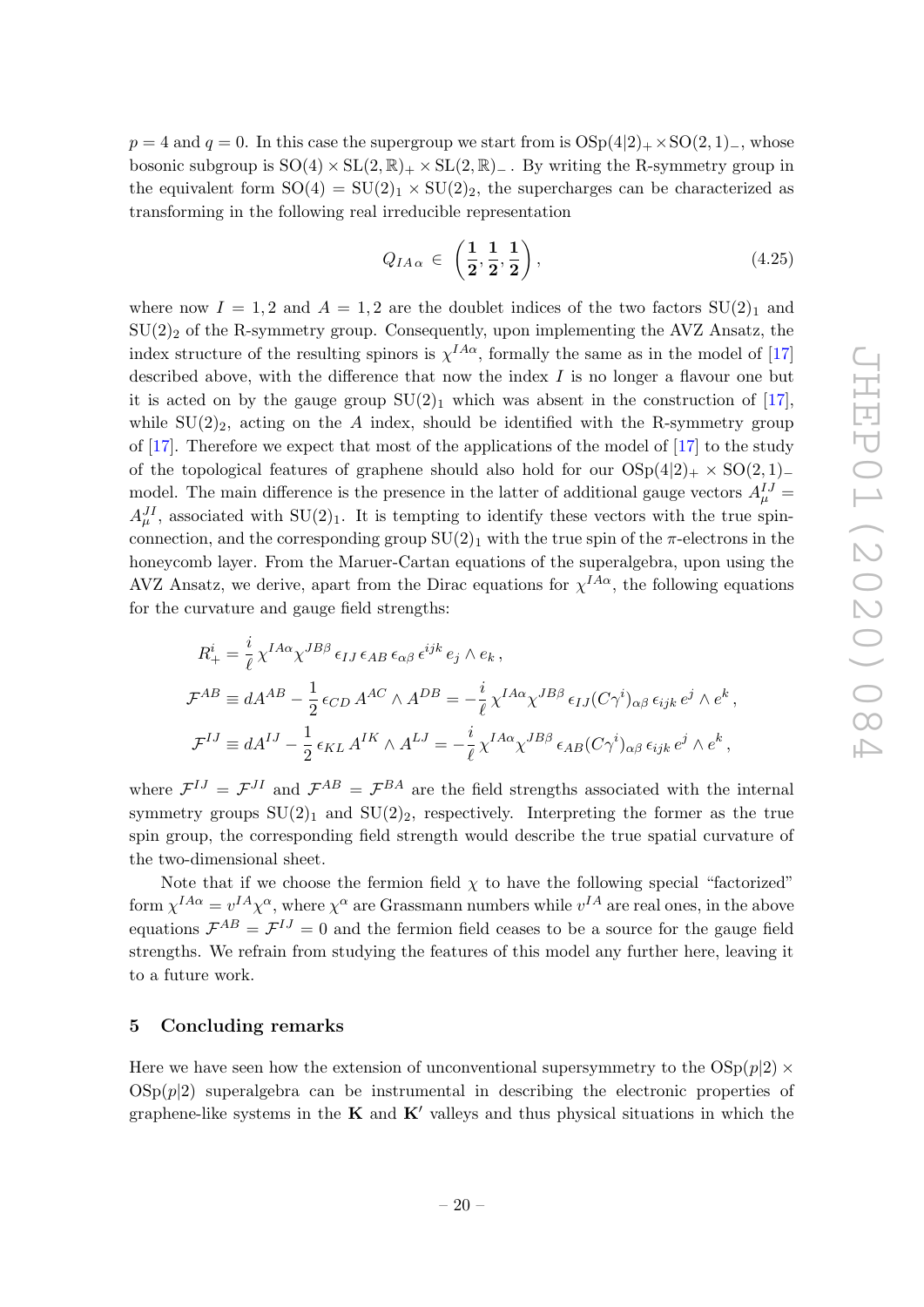symmetry between them is broken. These can be realized, for instance, by breaking reflection or time-reversal symmetries through the Semenoff or Haldane-type mass terms, as produced by the presence of suitable substrate and magnetic fields. One of the main results of this work was to embed this effective description in an  $N$ -extended four-dimensional supergravity. This sets the stage of a holographic analysis which will be pursued in a future work.

There is a different application of our construction to the description of graphene, which makes contact with the work by Iorio and Pais [17], and which we just touched upon here.

As a final comment, we observe that a graphene sheet is "relativistic" in the sense of Fermi velocity  $v_F$  playing the role of analogue speed of light for the charge carriers. However, in our top-down approach the speed of light, as coming from the  $D = 4$  supergravity model, is naturally identified with the true speed of light, c. Actually, this issue can be dealt with in different ways. We could either think of the  $D = 4$  supergravity as already analogue, or we could instead define a more general relation between the two frames  $E^i$  and  $e^i$ than the one assumed here in (3.7), of the form  $E^i = f M^i_{j} e^j$ . By choosing, for instance,  $M = \text{diag}(\alpha^2, 1, 1)$ , we can introduce an analogue speed of light in the world volume  $\hat{c} = \alpha c$ . The mathematical implications of such assumption are under investigation by one of the authors [42].

We also leave to a future investigation the construction of explicit solutions, including topologically non-trivial configurations, to the equations of our model and the derivation from them of explicit phenomenological predictions.

#### Acknowledgments

We are grateful to A. Anabalón, F. Dolcini, David J. Fernández, R. Olea and L. Ravera for useful discussions. This work has been partially funded by Fondecyt Grants 1161311 and 1180368. The Centro de Estudios Cien´ıficos (CECs) is funded by the Chilean Government through the Centers of Excellence Base Financing Program of Conicyt.

# A  $OSp(\mathcal{N}|4)$  algebra and conventions

In this appendix we review the ortho-symplectic superalgebra and, while doing so, we state the conventions used in this paper.

The whole algebra is given by the following relations

$$
[L_{AB}, L_{CD}] = \kappa_{AD} L_{BC} - \kappa_{AC} L_{BD} + \kappa_{BC} L_{AD} - \kappa_{BD} L_{AC},
$$
  
\n
$$
[T_{AB}, T_{CD}] = \delta_{AD} T_{BC} - \delta_{AC} T_{BD} + \delta_{BC} T_{AD} - \delta_{BD} T_{AC},
$$
  
\n
$$
[L_{AB}, Q_A^{\alpha}] = -\frac{1}{2} (\tilde{\Gamma}_{AB})^{\alpha}{}_{\beta} Q_A^{\beta},
$$
  
\n
$$
[T_{AB}, Q_C^{\alpha}] = 2\delta^D{}_{[A} \delta_{B]C} Q_D^{\alpha},
$$
  
\n
$$
\{Q_A^{\alpha}, Q_B^{\beta}\} = \frac{1}{2\ell} (\tilde{\Gamma}^{E} C_5)^{\alpha\beta} \delta_{AB} L_{EF} - \frac{1}{\ell} C_5^{\alpha\beta} T_{AB}.
$$
  
\n(A.1)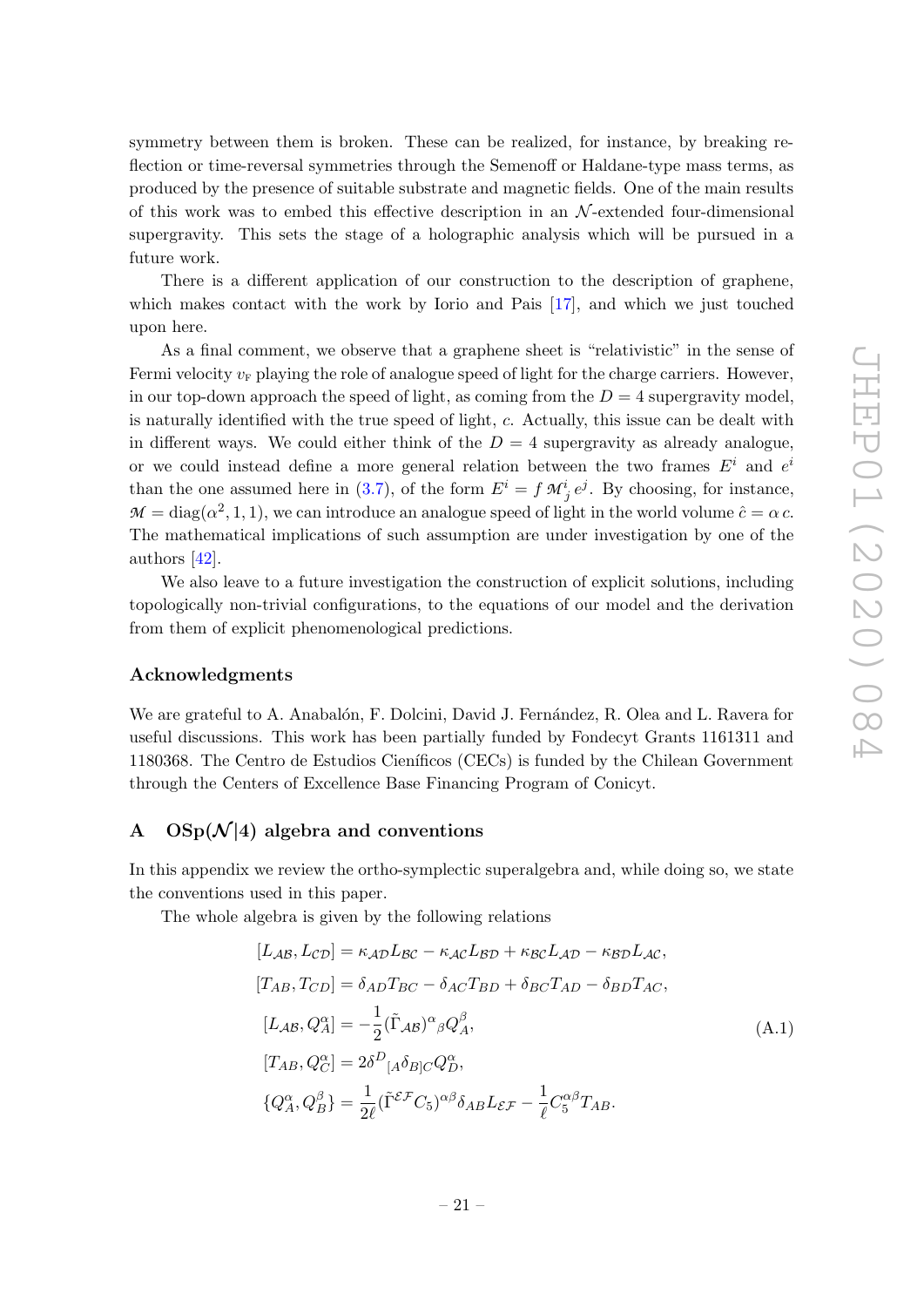The first two properties describe the bosonic subalgebra of the subgroup  $O(N) \times SO(2, 3)$ , where

$$
\mathcal{A}, \mathcal{B}, \ldots = 0, 1, 2, 3, 4, \n\kappa_{\mathcal{AB}} = \text{diag}(+,-,-,-,+),
$$
\n(A.2)

and

$$
A, B, \ldots = 1, \ldots, \mathcal{N} \,. \tag{A.3}
$$

The other three relations extend the bosonic subalgebra to a supersymmetric one and necessarily involve the fermionic generators  $Q_A^{\alpha}$ : they are Majorana spinors in the fundamental representation of SO( $\mathcal{N}$ ). Being spinors, they also have a Lorentz index  $\alpha$  in the spinorial representation, which means that  $\alpha, \beta, \ldots = 0, 1, 2, 3, 4$ . One can show that all these relations satisfy Jacobi identities, which in turn means that this is indeed an algebra.

We now clarify the conventions for the Dirac matrices: if  $i = 0, 1, 2$ , then

$$
\Gamma^{i} = \sigma_{1} \otimes \gamma^{i}, \quad \gamma^{0} = \sigma_{2}, \quad \gamma^{1} = i\sigma_{1}, \quad \gamma^{2} = i\sigma_{3},
$$
  

$$
\Gamma^{3} = i\sigma_{3} \otimes \mathbf{1}, \quad \Gamma^{5} = i\Gamma^{0}\Gamma^{1}\Gamma^{2}\Gamma^{3} = -\sigma_{2} \otimes \mathbf{1}.
$$
 (A.4)

with

$$
\{\Gamma^a, \Gamma^b\} = 2\kappa^{ab} \mathbf{1}_{4 \times 4} ,\tag{A.5}
$$

where  $\kappa^{ab} = \text{diag}(+,-,-,-)$  and  $a, b, ... = 0, 1, 2, 3$ .

The  $\tilde{\Gamma}_A$  matrices appearing in (A.1) are related to the  $D = 4$  gamma matrices  $\Gamma_a$  by

$$
\tilde{\Gamma}_a := i \Gamma_a \Gamma_5, \qquad \tilde{\Gamma}_4 := \Gamma_5, \tag{A.6}
$$

in such a way that they satisfy

$$
\tilde{\Gamma}_{ab} = \Gamma_{ab}, \qquad \tilde{\Gamma}_{a4} = i\Gamma_a. \tag{A.7}
$$

At last, the charge conjugation matrix  $C_5$  appearing in the algebra is defined as

$$
C_5 := \tilde{\Gamma}_0 \tilde{\Gamma}_4 = \Gamma_0, \qquad (A.8)
$$

with the straightforward properties

$$
C_5 = C_5^{-1} = -C_5^t = -C_5^*, \qquad C_5^{-1} \tilde{\Gamma}_A C_5 = (\tilde{\Gamma}_A)^t. \tag{A.9}
$$

Notice that  $C_5$  behaves as the usual 4-dimensional charge conjugation when acting on  $\Gamma_a$ matrices

$$
C_5^{-1} \Gamma_a C_5 = -(\Gamma_a)^t. \tag{A.10}
$$

In these cases we will just indicate the charge conjugation matrix as C.

Finally, the Dirac conjugate of a 4-d spinor is given by

$$
\bar{\Psi} = -i\Psi^{\dagger}\tilde{\Gamma}_{0}\tilde{\Gamma}_{4} = \Psi^{\dagger}\Gamma_{0},\tag{A.11}
$$

whereas a Majorana spinor satisfies the reality property

$$
\Psi = -C_5 \Psi^t = \Psi^*.
$$
\n(A.12)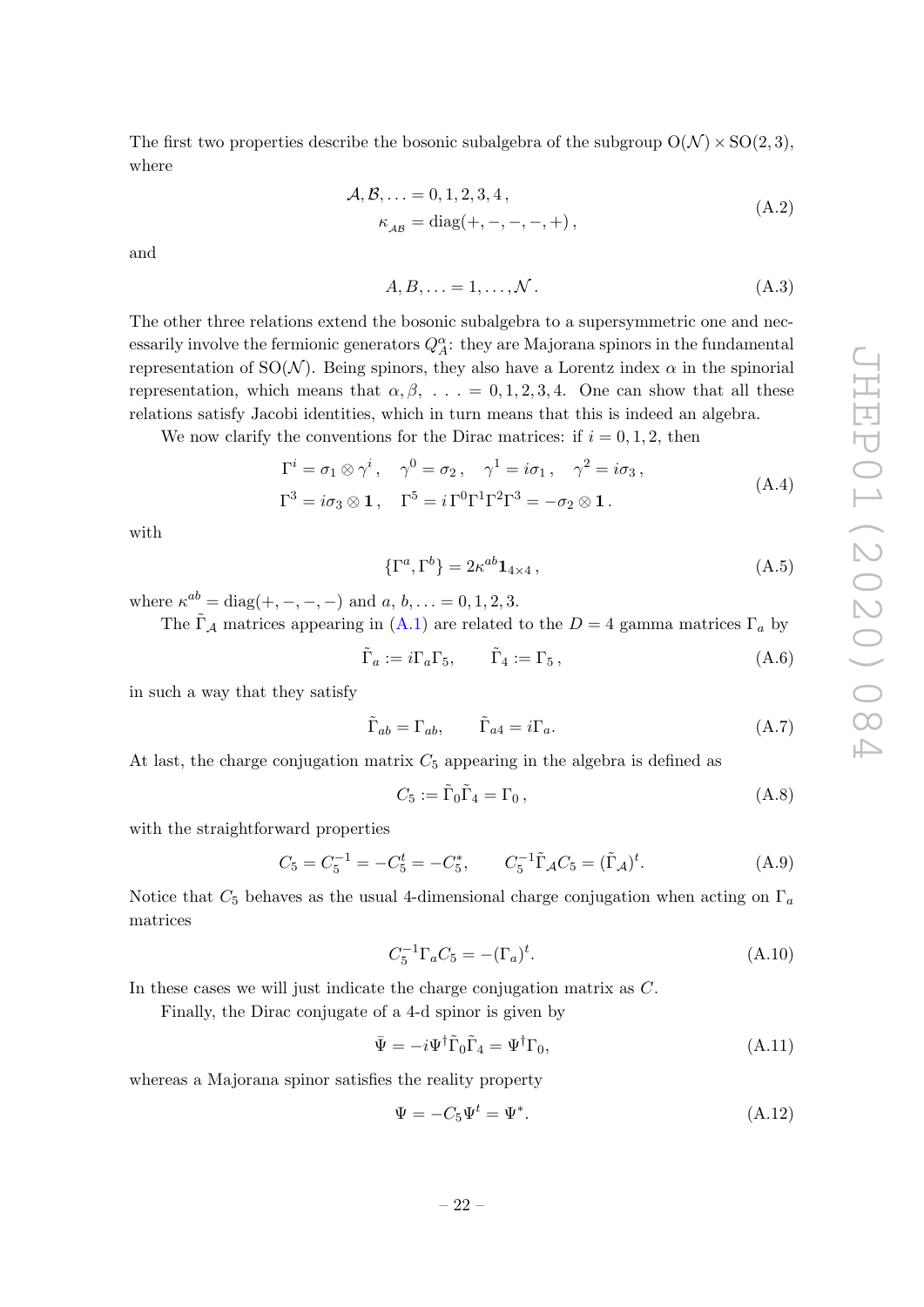**Conventions in**  $D = 3$ **.** We choose the mostly minus convention for the signature of the three dimensional spacetime and  $\epsilon^{012} = \epsilon_{012} = 1$ . The Lorentz covariant derivatives are defined on vectors  $E^i$  as

$$
\mathcal{D}[\omega]E^i := dE^i + \omega^{ij}E_j = dE^i - \epsilon^{ijk}\omega_j E_k, \qquad (A.13)
$$

where  $\omega^i := \frac{1}{2} \epsilon^{ijk} \omega_{jk}$ , while on spinors  $\psi$  as

$$
\mathcal{D}[\omega]\psi := d\psi + \frac{1}{4}\omega^{ij}\gamma_{ij}\psi = d\psi + \frac{i}{2}\omega^i\gamma_i\psi.
$$
 (A.14)

# B Microscopic description for graphene-like systems

Pure graphene quantum states can be formulated in terms of the so-called *tight-binding* model, describing electrons hopping in the (single-state per site) honeycomb lattice. In the limit of very far apart ions, the single-particle eigenstates refer to an electron affected by a single ion, resulting in a set of lattice sites with a single-level state. Within this model, electrons can tunnel to their first neighbor atoms, with a hopping amplitude  $t_1$  (for graphene one has  $t_1 \approx -2.7 \text{ eV}$ . The electronic system is described by the single orbital, tight-binding Hamiltonian:

$$
H_1 = t_1 \sum_{\langle i,j \rangle} c_i^{\dagger} c_j , \qquad (B.1)
$$

where the creation (annihilation) operator  $c_i^{\dagger} = c^{\dagger}(\mathbf{r}_i)$   $(c_i = c(\mathbf{r}_i))$  acts on particle site  $\mathbf{r}_i$ , and the sum  $\langle i, j \rangle$  runs on nearest neighbors sites  $r_i, r_j$ .

#### B.1 Massive deformations

The above massless formulation is in general robust, since it comes out at the level of noninteracting system and is protected by combination of parity and time-reversal symmetry of the framework. However, mass terms for 2D, graphene-like systems can be obtained from generalization of a tight binding microscopic model, opening mass gaps at the Dirac points. This gap generation was first discussed by Semenoff, introducing a mass term through an on-site staggered potential  $\pm M$  spoiling sublattices equivalence [38] and breaking parity symmetry of the theory. Another model was proposed by Haldane, including local magnetic fields over the honeycomb hexagon, breaking time-reversal symmetry of the model.

Haldane model. The formulation of the Haldane model [41] was motivated by the realization of a quantum anomalous Hall effect (topological, quantized insulating phase), in the absence of Landau level structure. This can be achieved by the introduction of periodic local magnetic flux densities, with zero net flux over the cell. The physical system is represented introducing in the microscopic Hamiltonian second-neighbor hopping terms with unimodular phase factor, the phase sign depending on the "chirality" of the electron path (according to whether the hopping is clockwise or anticlockwise w.r.t. the cell). The microscopic Hamiltonian can be written

$$
H = H_1 + H_2 = H_1 + t_2 \sum_{\langle i,j \rangle_{(2)}} e^{i \varphi \alpha_{ij}} c_i^{\dagger} c_j + \epsilon_i M \sum_i c_i^{\dagger} c_i, \qquad (B.2)
$$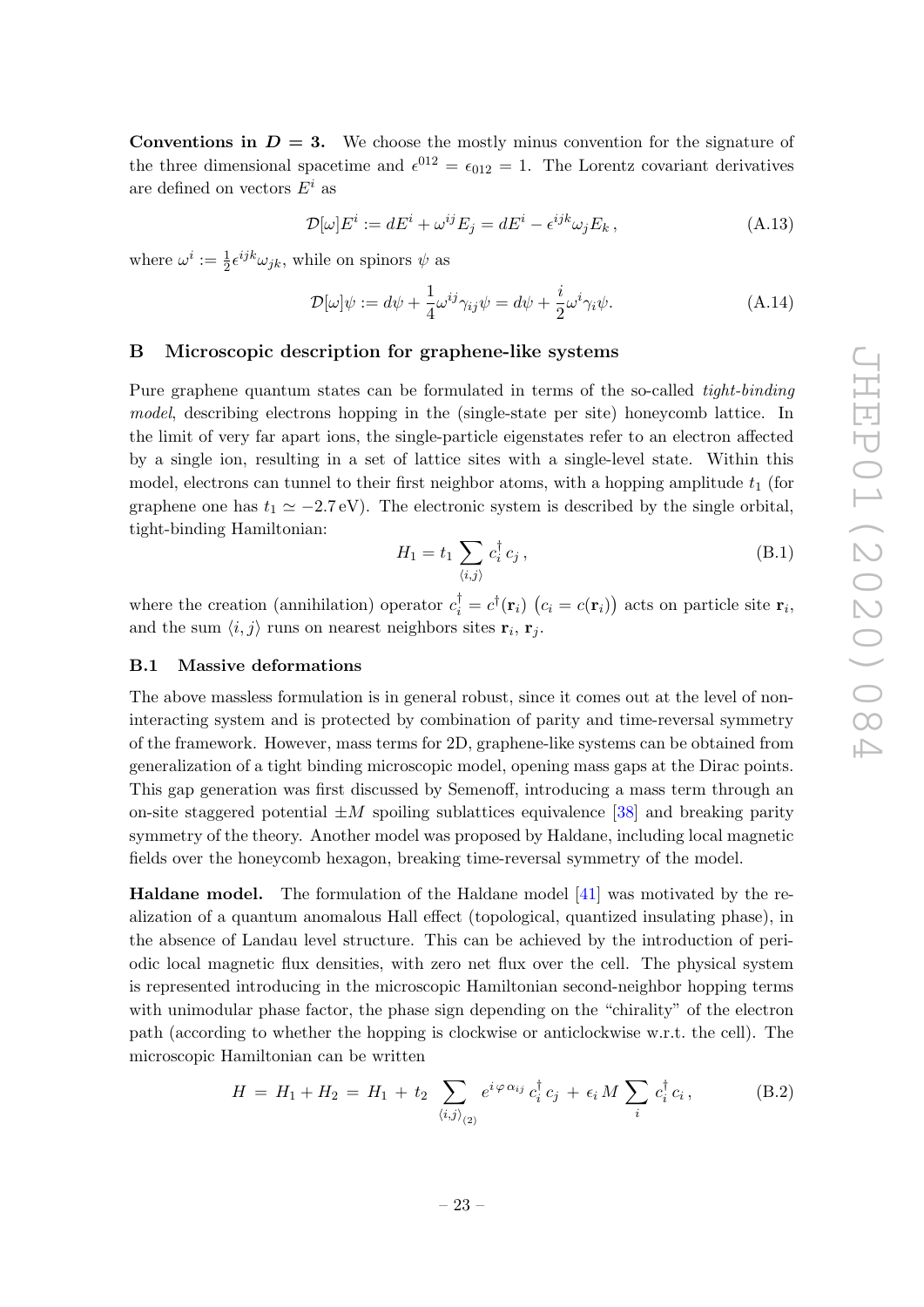where  $H_1$  is the tight binding Hamiltonian and  $H_2$  accounts for the local magnetic fields and for a Semenoff-type parity-breaking term. The first sum in  $H_2$  runs on second nearest neighbors sites,  $t_2$  being the hopping amplitude, while the second term is the Semenoff contribution coming from on-site potential energy M, the prefactor  $\epsilon_i = \epsilon_+ = \pm 1$  depending on whether the site i is on the first or second sublattice. The Aharonov-Bohm phase  $\varphi$  due to the local magnetic fluxes is taken as a parameter of the model and the factor  $\alpha_{ij} = \pm 1$ gives the chirality of the path related to the second neighbor hopping.<sup>15</sup>

If we define a basis  $(\zeta_A(\mathbf{k}), \zeta_B(\mathbf{k}))$  of two-component spinors of Bloch states constructed on the two sublattices A and B, after Fourier-transform the Hamiltonian in the k-space reads:

$$
\mathcal{H}(\mathbf{k}) = t_1 \sum_{i} \left( \cos\left(\mathbf{k} \cdot \mathbf{d}_i\right) \sigma_1 + \sin\left(\mathbf{k} \cdot \mathbf{d}_i\right) \sigma_2 \right) + 2 t_2 \cos(\varphi) \sum_{i} \cos\left(\mathbf{k} \cdot \mathbf{d}_i^{(2)}\right) \mathbb{1} - 2 t_2 \sin(\varphi) \sum_{i} \sin\left(\mathbf{k} \cdot \mathbf{d}_i^{(2)}\right) \sigma_3 + M \sigma_3,
$$
\n(B.3)

where  $\sigma_i$  are the Pauli matrices, while  $\mathbf{d}_i$  and  $\mathbf{d}_i^{(2)}$  are the displacement vectors to the first and second nearest neighbors sites, respectively. The degeneracy of the bands at the Dirac points is lifted either by non-zero M or non-zero  $t_2 \sin(\varphi)$ , and the fermion masses in the two inequivalent valleys are [41]

$$
m_i = m_{\pm} = M \mp 3\sqrt{3} t_2 \sin \varphi.
$$
 (B.4)

If we restrict to time-reversal invariant case,  $t_2 \sin(\varphi) = 0$ , the two masses  $m_+$  and  $m_-$  are equal and the system behaves as a Semenoff insulator.

The Haldane model can provide an effective description also of specific 2D honeycomb lattices where the time-reversal symmetry is broken without the presence of local magnetic fields [43, 44].

Open Access. This article is distributed under the terms of the Creative Commons Attribution License [\(CC-BY 4.0\)](https://creativecommons.org/licenses/by/4.0/), which permits any use, distribution and reproduction in any medium, provided the original author(s) and source are credited.

# References

- [1] A. Achúcarro and P.K. Townsend, A Chern-Simons Action for Three-Dimensional anti-de Sitter Supergravity Theories, [Phys. Lett.](https://doi.org/10.1016/0370-2693(86)90140-1) **B 180** (1986) 89 [IN[SPIRE](https://inspirehep.net/search?p=find+J+%22Phys.Lett.,B180,89%22)].
- [2] D. Gaiotto and E. Witten, Janus Configurations, Chern-Simons Couplings, And The theta-Angle in  $N = 4$  Super Yang-Mills Theory, JHEP 06 [\(2010\) 097](https://doi.org/10.1007/JHEP06(2010)097) [[arXiv:0804.2907](https://arxiv.org/abs/0804.2907)] [IN[SPIRE](https://inspirehep.net/search?p=find+EPRINT+arXiv:0804.2907)].
- [3] A. Kapustin and N. Saulina, *Chern-Simons-Rozansky-Witten topological field theory*, *[Nucl.](https://doi.org/10.1016/j.nuclphysb.2009.07.006)* Phys. B 823 [\(2009\) 403](https://doi.org/10.1016/j.nuclphysb.2009.07.006) [[arXiv:0904.1447](https://arxiv.org/abs/0904.1447)] [IN[SPIRE](https://inspirehep.net/search?p=find+EPRINT+arXiv:0904.1447)].

<sup>&</sup>lt;sup>15</sup>It can be derived from the formula  $\alpha_{ij} = (\mathbf{v}_i \times \mathbf{v}_j) \cdot \mathbf{z}$  where **z** is a unit vector orthogonal to the plane and  $v_i$ ,  $v_j$  are defined as follows: given a pair of second neighbor atoms i and j with a common k first neighbor,  $v_i$ ,  $v_j$  are the unit vectors along the paths ik, kj, respectively.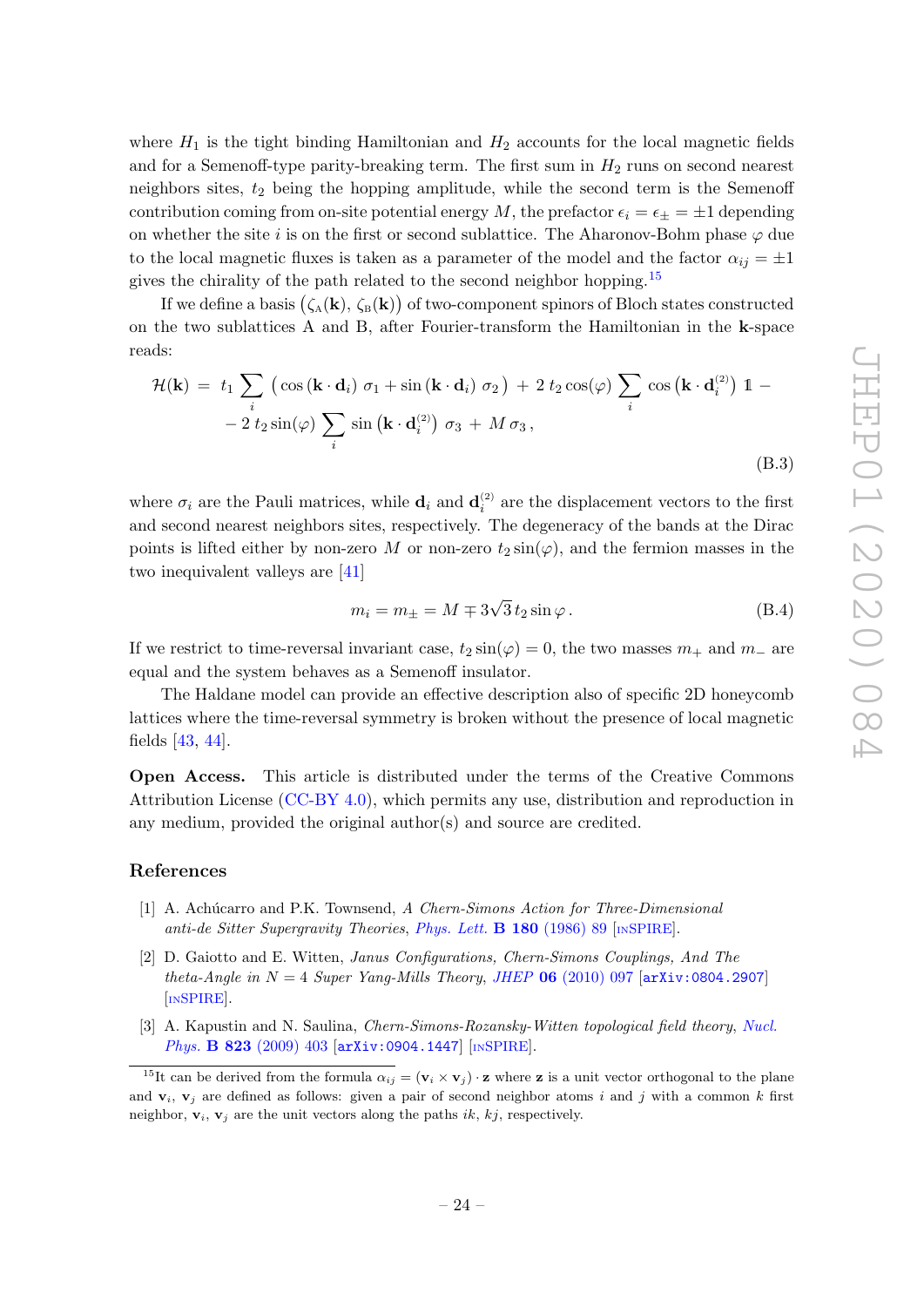- [4] J.M. Maldacena, The Large N limit of superconformal field theories and supergravity, [Int. J.](https://doi.org/10.1023/A:1026654312961) [Theor. Phys.](https://doi.org/10.1023/A:1026654312961) 38 (1999) 1113 [Adv. Theor. Math. Phys. 2 (1998) 231] [[hep-th/9711200](https://arxiv.org/abs/hep-th/9711200)] [IN[SPIRE](https://inspirehep.net/search?p=find+EPRINT+hep-th/9711200)].
- [5] S.S. Gubser, I.R. Klebanov and A.M. Polyakov, Gauge theory correlators from noncritical string theory, [Phys. Lett.](https://doi.org/10.1016/S0370-2693(98)00377-3)  $\bf{B}$  428 (1998) 105 [[hep-th/9802109](https://arxiv.org/abs/hep-th/9802109)] [IN[SPIRE](https://inspirehep.net/search?p=find+EPRINT+hep-th/9802109)].
- [6] E. Witten, Anti-de Sitter space and holography, [Adv. Theor. Math. Phys.](https://doi.org/10.4310/ATMP.1998.v2.n2.a2) 2 (1998) 253 [[hep-th/9802150](https://arxiv.org/abs/hep-th/9802150)] [IN[SPIRE](https://inspirehep.net/search?p=find+EPRINT+hep-th/9802150)].
- [7] P.D. Alvarez, M. Valenzuela and J. Zanelli, Supersymmetry of a different kind, [JHEP](https://doi.org/10.1007/JHEP04(2012)058)  $\mathbf{04}$ [\(2012\) 058](https://doi.org/10.1007/JHEP04(2012)058) [[arXiv:1109.3944](https://arxiv.org/abs/1109.3944)] [IN[SPIRE](https://inspirehep.net/search?p=find+EPRINT+arXiv:1109.3944)].
- [8] A. Guevara, P. Pais and J. Zanelli, Dynamical Contents of Unconventional Supersymmetry, JHEP 08 [\(2016\) 085](https://doi.org/10.1007/JHEP08(2016)085) [[arXiv:1606.05239](https://arxiv.org/abs/1606.05239)] [IN[SPIRE](https://inspirehep.net/search?p=find+EPRINT+arXiv:1606.05239)].
- [9] A. Iorio and G. Lambiase, The Hawking-Unruh phenomenon on graphene, [Phys. Lett.](https://doi.org/10.1016/j.physletb.2012.08.023) B 716 [\(2012\) 334](https://doi.org/10.1016/j.physletb.2012.08.023) [[arXiv:1108.2340](https://arxiv.org/abs/1108.2340)] [IN[SPIRE](https://inspirehep.net/search?p=find+EPRINT+arXiv:1108.2340)].
- [10] P.D. Alvarez, P. Pais and J. Zanelli, Unconventional supersymmetry and its breaking, [Phys.](https://doi.org/10.1016/j.physletb.2014.06.031) Lett. **B 735** [\(2014\) 314](https://doi.org/10.1016/j.physletb.2014.06.031) [[arXiv:1306.1247](https://arxiv.org/abs/1306.1247)] [IN[SPIRE](https://inspirehep.net/search?p=find+EPRINT+arXiv:1306.1247)].
- [11] Y.M.P. Gomes and J.A. Helayel-Neto, On a five-dimensional Chern-Simons AdS supergravity without gravitino, [Phys. Lett.](https://doi.org/10.1016/j.physletb.2017.12.037) **B 777** (2018) 275 [[arXiv:1711.03220](https://arxiv.org/abs/1711.03220)] [IN[SPIRE](https://inspirehep.net/search?p=find+EPRINT+arXiv:1711.03220)].
- [12] L. Andrianopoli, B.L. Cerchiai, R. D'Auria and M. Trigiante, Unconventional supersymmetry at the boundary of  $AdS_4$  supergravity, JHEP 04 [\(2018\) 007](https://doi.org/10.1007/JHEP04(2018)007) [[arXiv:1801.08081](https://arxiv.org/abs/1801.08081)] [IN[SPIRE](https://inspirehep.net/search?p=find+EPRINT+arXiv:1801.08081)].
- [13] M. Ezawa, Supersymmetry and unconventional quantum Hall effect in graphene, [Phys. Lett.](https://doi.org/10.1016/j.physleta.2007.08.071) A 372 [\(2008\) 924](https://doi.org/10.1016/j.physleta.2007.08.071) [[cond-mat/0606084](https://arxiv.org/abs/cond-mat/0606084)] [IN[SPIRE](https://inspirehep.net/search?p=find+J+%22Phys.Lett.,A372,924%22)].
- [14] S.-S. Lee, *Emergence of supersymmetry at a critical point of a lattice model, [Phys. Rev.](https://doi.org/10.1103/PhysRevB.76.075103)* **B** 76 [\(2007\) 075103](https://doi.org/10.1103/PhysRevB.76.075103) [[cond-mat/0611658](https://arxiv.org/abs/cond-mat/0611658)] [IN[SPIRE](https://inspirehep.net/search?p=find+J+%22Phys.Rev.,B76,075103%22)].
- [15] C.A. Dartora and G.G. Cabrera, Wess-Zumino supersymmetric phase and superconductivity in graphene, [Phys. Lett.](https://doi.org/10.1016/j.physleta.2013.02.008)  $\bf{A}$  377 (2013) 907 [IN[SPIRE](https://inspirehep.net/search?p=find+J+%22Phys.Lett.,A377,907%22)].
- [16] L. Andrianopoli, B.L. Cerchiai, P.A. Grassi and M. Trigiante, The Quantum Theory of Chern-Simons Supergravity, JHEP  $06$  [\(2019\) 036](https://doi.org/10.1007/JHEP06(2019)036) [[arXiv:1903.04431](https://arxiv.org/abs/1903.04431)] [IN[SPIRE](https://inspirehep.net/search?p=find+EPRINT+arXiv:1903.04431)].
- $[17]$  A. Iorio and P. Pais,  $(Anti-)de Sitter$ , Poincaré, Super symmetries and the two Dirac points of graphene, [Annals Phys.](https://doi.org/10.1016/j.aop.2018.09.011) 398 (2018) 265 [[arXiv:1807.08764](https://arxiv.org/abs/1807.08764)] [IN[SPIRE](https://inspirehep.net/search?p=find+EPRINT+arXiv:1807.08764)].
- [18] L. Andrianopoli and R. D'Auria,  $N = 1$  and  $N = 2$  pure supergravities on a manifold with boundary, JHEP 08 [\(2014\) 012](https://doi.org/10.1007/JHEP08(2014)012) [[arXiv:1405.2010](https://arxiv.org/abs/1405.2010)] [IN[SPIRE](https://inspirehep.net/search?p=find+EPRINT+arXiv:1405.2010)].
- [19] H.T. Nieh and M.L. Yan, Quantized Dirac Field in Curved Riemann-Cartan Background. 1. Symmetry Properties, Green's Function, [Annals Phys.](https://doi.org/10.1016/0003-4916(82)90186-5) 138 (1982) 237 [IN[SPIRE](https://inspirehep.net/search?p=find+J+%22AnnalsPhys.,138,237%22)].
- [20] O. Chandía and J. Zanelli, *Topological invariants, instantons and chiral anomaly on spaces* with torsion, *Phys. Rev. D* 55 [\(1997\) 7580](https://doi.org/10.1103/PhysRevD.55.7580) [[hep-th/9702025](https://arxiv.org/abs/hep-th/9702025)] [IN[SPIRE](https://inspirehep.net/search?p=find+EPRINT+hep-th/9702025)].
- [21] T.L. Hughes, R.G. Leigh and O. Parrikar, Torsional Anomalies, Hall Viscosity and Bulk-boundary Correspondence in Topological States, Phys. Rev. D 88 [\(2013\) 025040](https://doi.org/10.1103/PhysRevD.88.025040) [[arXiv:1211.6442](https://arxiv.org/abs/1211.6442)] [IN[SPIRE](https://inspirehep.net/search?p=find+EPRINT+arXiv:1211.6442)].
- [22] O. Parrikar, T.L. Hughes and R.G. Leigh, Torsion, Parity-odd Response and Anomalies in Topological States, Phys. Rev. D 90 [\(2014\) 105004](https://doi.org/10.1103/PhysRevD.90.105004)  $\ar{xiv:1407.7043}$  [IN[SPIRE](https://inspirehep.net/search?p=find+EPRINT+arXiv:1407.7043)].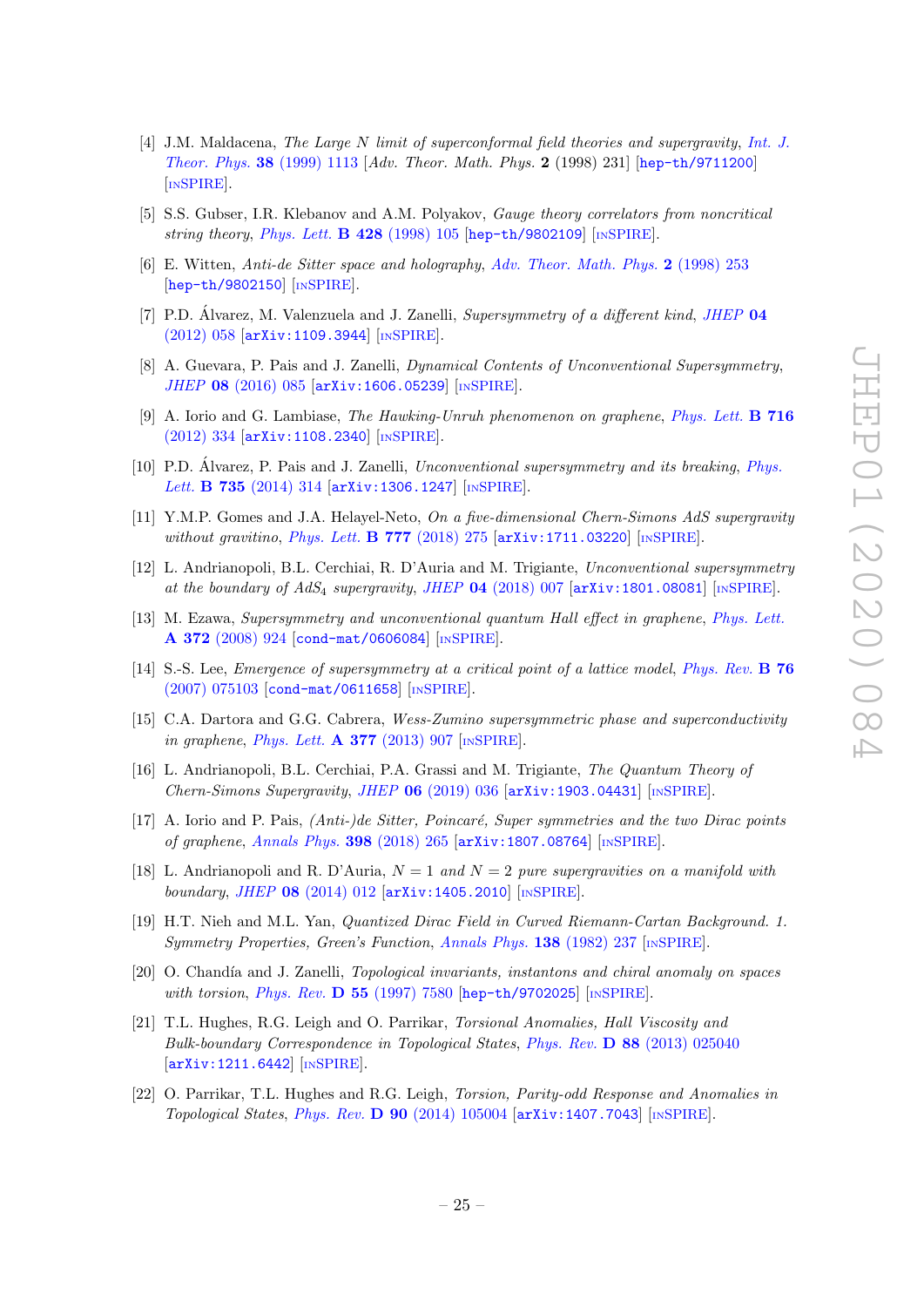- [23] K.S. Novoselov et al., *Electric field effect in atomically thin carbon films, [Science](https://doi.org/10.1126/science.1102896)* **306** (2004) [666.](https://doi.org/10.1126/science.1102896)
- [24] K.S. Novoselov et al., Two-dimensional atomic crystals, [Proc. Nat. Acad. Sci.](https://doi.org/10.1073/pnas.0502848102) 102 (2005) [10451.](https://doi.org/10.1073/pnas.0502848102)
- [25] A.H. Castro Neto, F. Guinea, N.M.R. Peres, K.S. Novoselov and A.K. Geim, The electronic properties of graphene, [Rev. Mod. Phys.](https://doi.org/10.1103/RevModPhys.81.109) 81 (2009) 109 [[arXiv:0709.1163](https://arxiv.org/abs/0709.1163)] [IN[SPIRE](https://inspirehep.net/search?p=find+J+%22Rev.Mod.Phys.,81,109%22)].
- [26] M. Katsnelson and K.S. Novoselov, Graphene: New bridge between condensed matter physics and quantum electrodynamics, [Solid State Commun.](https://doi.org/10.1016/j.ssc.2007.02.043) 143 (2007) 3.
- [27] M.A.H. Vozmediano, M. Katsnelson and F. Guinea, Gauge fields in graphene, [Phys. Rept.](https://doi.org/10.1016/j.physrep.2010.07.003) 496 [\(2010\) 109](https://doi.org/10.1016/j.physrep.2010.07.003) [[arXiv:1003.5179](https://arxiv.org/abs/1003.5179)] [IN[SPIRE](https://inspirehep.net/search?p=find+J+%22Phys.Rep.,496,109%22)].
- [28] A. Cortijo and M.A.H. Vozmediano, Effects of topological defects and local curvature on the electronic properties of planar graphene, [Nucl. Phys.](https://doi.org/10.1016/j.nuclphysb.2008.09.006) **B** 763 (2007) 293 [Erratum ibid. **B 807** (2009) 659] [[cond-mat/0612374](https://arxiv.org/abs/cond-mat/0612374)] [IN[SPIRE](https://inspirehep.net/search?p=find+J+%22Nucl.Phys.,B763,293%22)].
- [29] K.S. Novoselov et al., Two-dimensional gas of massless Dirac fermions in graphene, [Nature](https://doi.org/10.1038/nature04233) 438 [\(2005\) 197](https://doi.org/10.1038/nature04233) [[cond-mat/0509330](https://arxiv.org/abs/cond-mat/0509330)] [IN[SPIRE](https://inspirehep.net/search?p=find+J+%22Nature,438,197%22)].
- [30] Y. Zhang, Y.-W. Tan, H.L. Stormer and P. Kim, Experimental observation of the quantum Hall effect and and Berry's phase in graphene, Nature 438 [\(2005\) 201](https://doi.org/10.1038/nature04235) [[cond-mat/0509355](https://arxiv.org/abs/cond-mat/0509355)] [IN[SPIRE](https://inspirehep.net/search?p=find+J+%22Nature,438,201%22)].
- [31] V.P. Gusynin, S.G. Sharapov and J.P. Carbotte, Unusual microwave response of Dirac quasiparticles in graphene, [Phys. Rev. Lett.](https://doi.org/10.1103/PhysRevLett.96.256802) **96** (2006) 256802  $\text{cond-mat}/0603267$  [IN[SPIRE](https://inspirehep.net/search?p=find+J+%22Phys.Rev.Lett.,96,256802%22)].
- [32] A. Iorio and G. Lambiase, *Quantum field theory in curved graphene spacetimes, Lobachevsky* geometry, Weyl symmetry, Hawking effect and all that, Phys. Rev. D 90 [\(2014\) 025006](https://doi.org/10.1103/PhysRevD.90.025006) [[arXiv:1308.0265](https://arxiv.org/abs/1308.0265)] [IN[SPIRE](https://inspirehep.net/search?p=find+EPRINT+arXiv:1308.0265)].
- [33] A.K. Geim and K.S. Novoselov, *The rise of graphene*, *[Nat. Mater.](https://doi.org/10.1038/nmat1849)* **6** (2007) 183.
- [34] O. Boada, A. Celi, J.I. Latorre and M. Lewenstein, Dirac Equation For Cold Atoms In Artificial Curved Spacetimes, New J. Phys. 13 [\(2011\) 035002](https://doi.org/10.1088/1367-2630/13/3/035002) [[arXiv:1010.1716](https://arxiv.org/abs/1010.1716)] [IN[SPIRE](https://inspirehep.net/search?p=find+EPRINT+arXiv:1010.1716)].
- [35] A. Iorio, Weyl-Gauge Symmetry of Graphene, [Annals Phys.](https://doi.org/10.1016/j.aop.2011.01.001) 326 (2011) 1334 [[arXiv:1007.5012](https://arxiv.org/abs/1007.5012)] [IN[SPIRE](https://inspirehep.net/search?p=find+EPRINT+arXiv:1007.5012)].
- [36] A. Gallerati, Graphene properties from curved space Dirac equation, [Eur. Phys. J. Plus](https://doi.org/10.1140/epjp/i2019-12610-6) 134 [\(2019\) 202](https://doi.org/10.1140/epjp/i2019-12610-6) [[arXiv:1808.01187](https://arxiv.org/abs/1808.01187)] [IN[SPIRE](https://inspirehep.net/search?p=find+EPRINT+arXiv:1808.01187)].
- [37] M.F. Ciappina, A. Iorio, P. Pais and A. Zampeli, Torsion in quantum field theory through time-loops on Dirac materials,  $arXiv:1907.00023$  [IN[SPIRE](https://inspirehep.net/search?p=find+EPRINT+arXiv:1907.00023)].
- [38] G.W. Semenoff, Condensed Matter Simulation of a Three-dimensional Anomaly, [Phys. Rev.](https://doi.org/10.1103/PhysRevLett.53.2449) Lett. **53** [\(1984\) 2449](https://doi.org/10.1103/PhysRevLett.53.2449) [IN[SPIRE](https://inspirehep.net/search?p=find+J+%22Phys.Rev.Lett.,53,2449%22)].
- [39] G. Giovannetti, P.A. Khomyakov, G. Brocks, P.J. Kelly and J. van den Brink, Substrate-induced band gap in graphene on hexagonal boron nitride: Ab initio density functional calculations, Phys. Rev. B 76 [\(2007\) 073103.](https://doi.org/10.1103/physrevb.76.073103)
- [40] S.Y. Zhou et al., Substrate-induced bandgap opening in epitaxial graphene, [Nat. Mater.](https://doi.org/10.1038/nmat2003) 6 [\(2007\) 770.](https://doi.org/10.1038/nmat2003)
- [41] F.D.M. Haldane, Model for a Quantum Hall Effect without Landau Levels: Condensed-Matter Realization of the 'Parity Anomaly', [Phys. Rev. Lett.](https://doi.org/10.1103/PhysRevLett.61.2015) 61 (1988) 2015 [IN[SPIRE](https://inspirehep.net/search?p=find+J+%22Phys.Rev.Lett.,61,2015%22)].